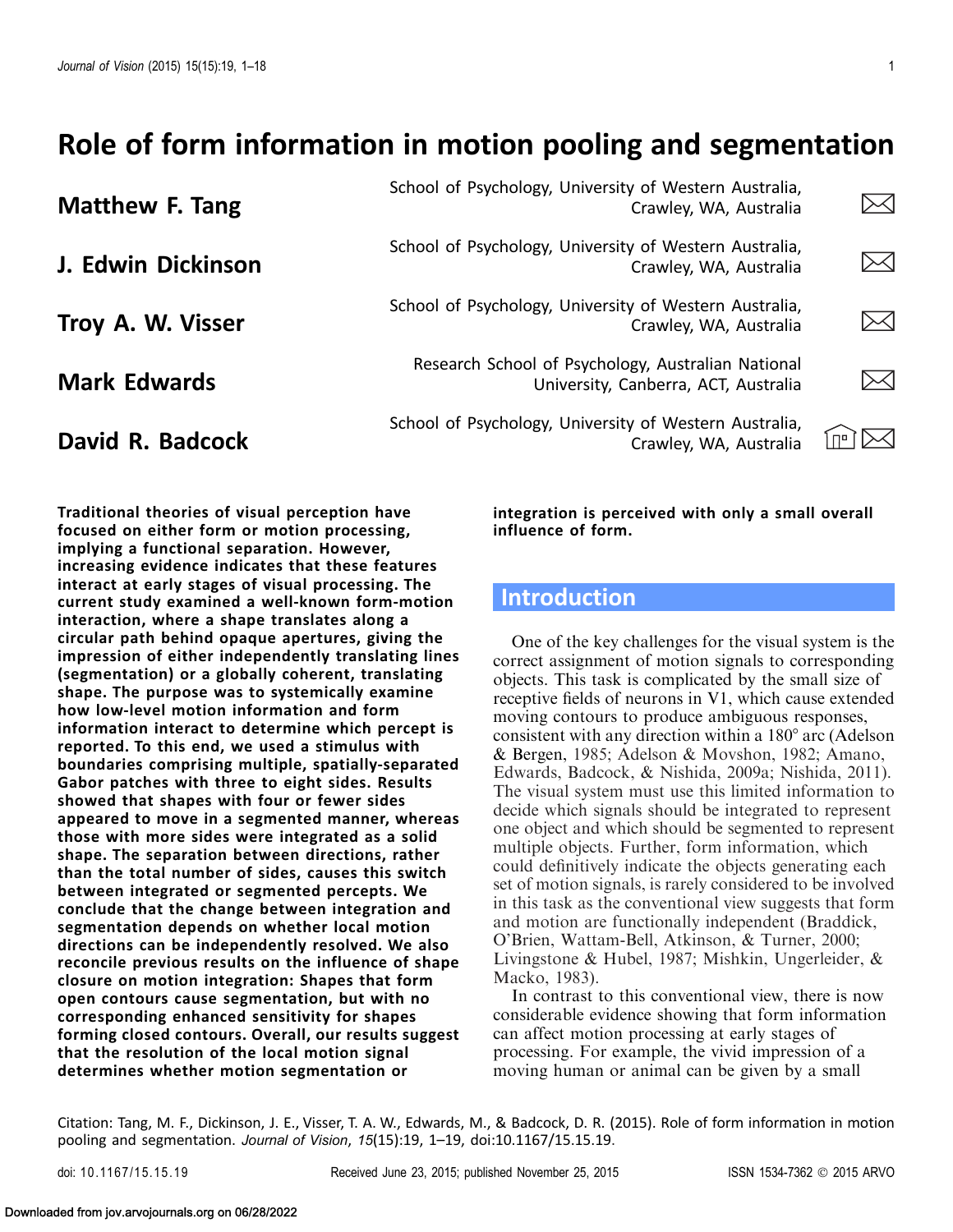<span id="page-1-0"></span>

Movie 1: Two examples of occluded-aperture stimuli. Left panel: A stimulus configuration leading to motion segmentation, where the opposing line pairs are perceived as translating perpendicularly to the contour. Right panel: A stimulus configuration leading to motion integration with visible occluders. The square can generally be seen to be translating in an anticlockwise direction.

number of moving dots (Johansson, [1973](#page-16-0), [1976](#page-16-0)). Additionally, motion streaks, caused by the extended integration time of V1 neurons (Geisler, [1999](#page-15-0)), increase sensitivity to global motion detection (Apthorp et al., [2013;](#page-15-0) Edwards & Crane, [2007](#page-15-0)) and influence perceived direction (Ross, Badcock, & Hayes, [2000](#page-16-0); Tang, Dickinson, Visser, & Badcock, [2015\)](#page-16-0). Presenting a series of locally-uncorrelated patterns, but with a globally-consistent pattern, results in the perception of motion in the global pattern direction, likely through activation of the motion streak mechanism (Badcock & Dickinson, [2009;](#page-15-0) Burr & Ross, [2002](#page-15-0); Dickinson & Badcock, [2009](#page-15-0); Ross et al., [2000\)](#page-16-0). Adding explicit hard edges to Gabors pulls the perceived direction of motion toward the orientation cue (Badcock, McKendrick, & Ma-Wyatt, [2003;](#page-15-0) Edwards, Cassanello, Badcock, & Nishida, [2013](#page-15-0)), and form changes, without a corresponding motion energy signal, can be pooled into a global motion percept (Tang, Dickinson, Visser, Edwards, & Badcock, [2013;](#page-16-0) Tse, [2006](#page-16-0)). Taken together these studies suggest that form information enters the motion system by, at least, the stage of global motion integration and that this information can assist in the recovery of object motion direction.

#### Occluded-aperture stimulus

The current study sought to determine how form information assists in the pooling of motion information because form information would both aid integration/ segmentation processes and appears to be available to the visual system at an early stage of processing. To examine this question, we employed an occludedaperture stimulus has been extensively used to examine how form information apparently affects which motion

signals are integrated or segmented (Movie 1). The stimulus, first described by Lorenceau and Shiffrar [\(1992\)](#page-16-0), consists of a diamond translating on a circular path behind four stationary apertures (see Movie 1). This stimulus produces either a vivid impression of one object globally translating in a circle (showing integration) or two pairs of opposing bars together translating perpendicular to the contour (showing segmentation) depending on the stimulus configuration.

There have now been a substantial number of descriptions of the stimulus configurations that change the percept for the occluded-aperture stimulus from segmented to integrated (Caclin et al., [2012;](#page-15-0) Kane, Bex, & Dakin, [2009;](#page-16-0) Kane, Bex, & Dakin, [2011](#page-16-0); Lorenceau & Alais, [2001](#page-16-0); Lorenceau & Lalanne, [2008](#page-16-0); Maruya & Nishida, [2010](#page-16-0); McDermott & Adelson, [2004;](#page-16-0) McDermott, Weiss, & Adelson, [2001;](#page-16-0) Shiffrar & Lorenceau, [1996\)](#page-16-0), with many claiming to demonstrate that form constrains motion integration. However, many of these results could be explained by low-level mechanisms without any reference to global form information. For instance, presenting the stimulus in the periphery (Lorenceau & Alais, [2001\)](#page-16-0), at low contrasts (Lorenceau & Alais, [2001;](#page-16-0) Shiffrar & Lorenceau, [1996](#page-16-0)), or for short durations (Shiffrar & Lorenceau, [1996\)](#page-16-0) makes the percept switch from segmented to integrated. However, Lorenceau and Alais ([2001\)](#page-16-0) have argued these results reflect degradation of the parvocellular input, which provides form information to the motion system.

#### Low-level motion information

These manipulations, however, also cause the percept for conventional motion stimuli (plaids, multiaperture pseudo-plaids) to change from transparent to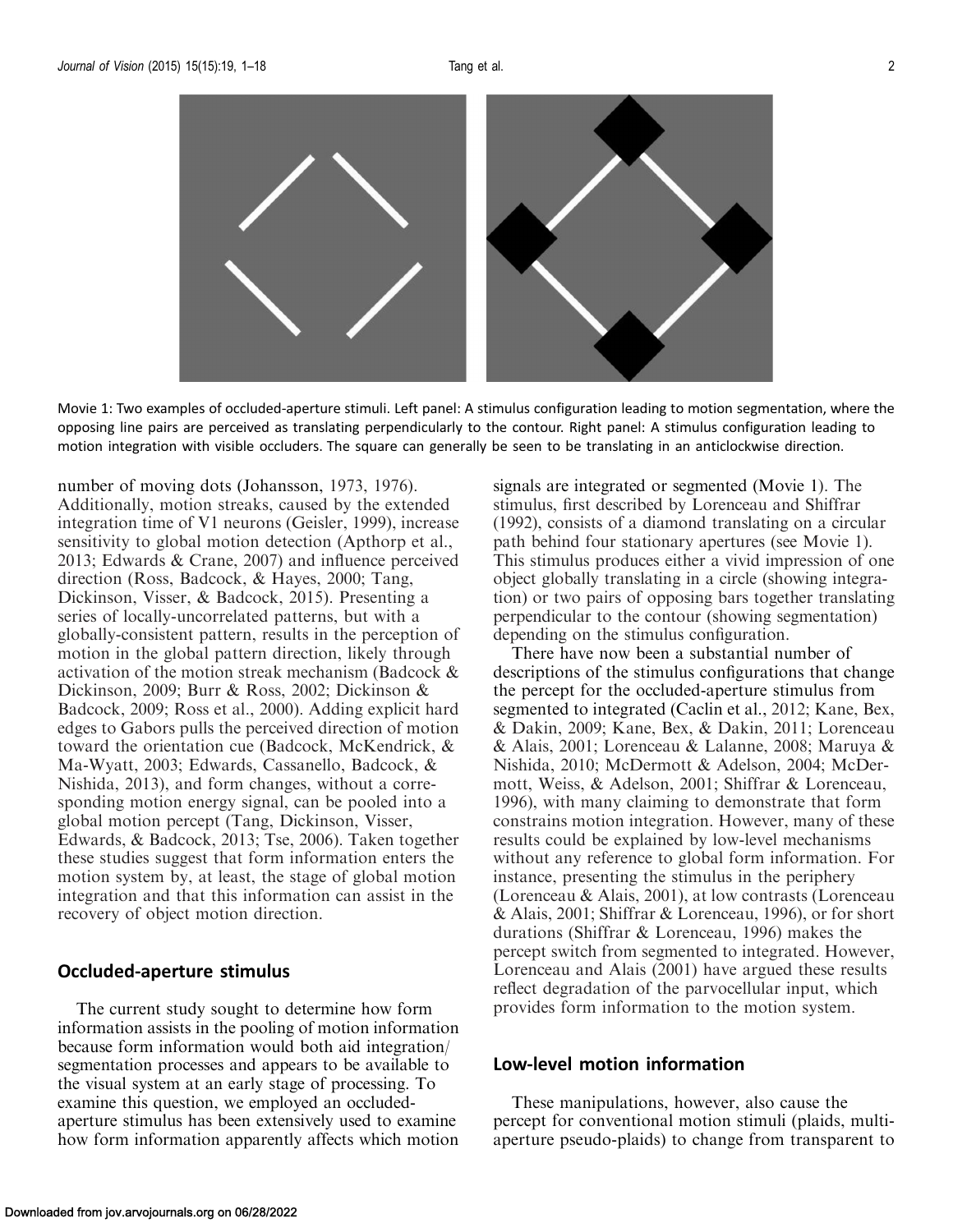

Figure 1. A schematic example of a diamond (four-sided) version of the occluded aperture stimuli (a) and the associated speed of each contour which are subject to the aperture problem (b). Panel b shows the relative velocities of the contours needed to produce circular translational motion. The lines in (b) correspond in color to each side in (a). The opposing pairs of bars have identical motion because the velocity is given by the cosine of the difference of the global motion direction and contour orientation.

integrated (Kim & Wilson, [1993, 1996](#page-16-0); Takeuchi, [1998\)](#page-16-0). This change between integration and transparency has been explained without reference to form information; instead, it has been argued that the representation of low-level motion information is the crucial variable. Transparency is thought to be perceived because each direction produces a distinct population response, whereas degrading the representations causes overlapping responses, creating the need to integrate directions using intersection of constraints (IOC) or vector averaging rules (Qian & Andersen, [1994\)](#page-16-0). Such arguments suggest that, in at least some instances (Lorenceau & Alais, [2001](#page-16-0); Shiffrar & Lorenceau, [1996](#page-16-0)), the change in percept for the occluded-aperture stimulus could possibly be explained by the motion representation without reference to form information.

Taking this possibility as a jumping-off point, an analysis of the parameters of the occluded-aperture stimulus suggests other potential avenues for examining the role of motion representations in determining the resulting percept. For example, to our knowledge, all previous occluded-aperture studies have used a foursided stimulus. This configuration causes the bars to have one of two motion directions, with each direction separated by  $90^\circ$  (Figure 1). For stimuli without form information (i.e., plaids), transparency and integration are equally likely to be perceived when the component directions are separated by  $90^{\circ}$ , with integration frequently occurring with less, and transparency occurring with greater, directional separations (Alais, van der Smagt, Van den Berg, & Van de Grind, [1998;](#page-15-0) Kim & Wilson, [1993](#page-16-0)). These results can be understood in the framework mentioned previously, with the population response more likely to cause overlap when the directional separation is decreased. If the change in percept for the occluded-aperture stimulus is governed by the low-level motion representation, then decreasing the direction separation should increase motion integration. This could be accomplished by increasing the number of sides, while retaining the closed contour information.

An additional issue arises from the previous studies having also used stimuli with a broad spatial-frequency profile. The orientation bandwidths of motion-selective neurons linearly increase with increasing spatial frequency (Anderson & Burr, [1985](#page-15-0); De Valois, Albrecht, & Thorell, [1982\)](#page-15-0). The population response would be much broader (and more likely to overlap) when spatial frequency increases. Therefore, if the occluded-aperture stimulus is governed by the representation of the motion signal, then integration should increase when spatial frequency also increases.

### Global form information

So far, we have argued that the change in percept for the occluded-aperture stimulus may result from the representation of low-level motion information. We believe this because many of the same manipulations that cause motion stimuli without global form cues to change from transparent to integrated also cause corresponding effects in the occluded-aperture stimuli (Kim & Wilson, [1993](#page-16-0), [1996;](#page-16-0) Lorenceau & Alais, [2001](#page-16-0); Shiffrar & Lorenceau, [1996](#page-16-0); Takeuchi, [1998\)](#page-16-0). Some evidence arising from the use of the occluded-aperture stimulus does, however, suggest that form information may provide a global constraint for motion integration.

An influential study found that integration occurs for occluded-aperture stimuli forming closed contours (diamonds) but not when they form an open contour (crosses), even though both stimuli have elements carrying identical low-level information, including the same directional separation and spatial frequency (Lorenceau & Alais, [2001](#page-16-0)). This finding has been interpreted in light of the visual system's Gestalt-like preference for shapes forming closed contours (Wagemans et al., [2012](#page-17-0)). However, this result has been recently challenged by a demonstration showing that motion stimuli presented behind many apertures can be integrated without a closed contour configuration (Kane et al., [2009;](#page-16-0) Kane et al., [2011](#page-16-0)). There is, therefore, conflict in the literature about the necessity of shape information for the occluded-aperture stimulus. An associated issue for this finding is whether closed contours enhance integration or only veto motion integration. This is because no study has used an occluded-aperture stimulus where the same motion information can be presented with or without global form information.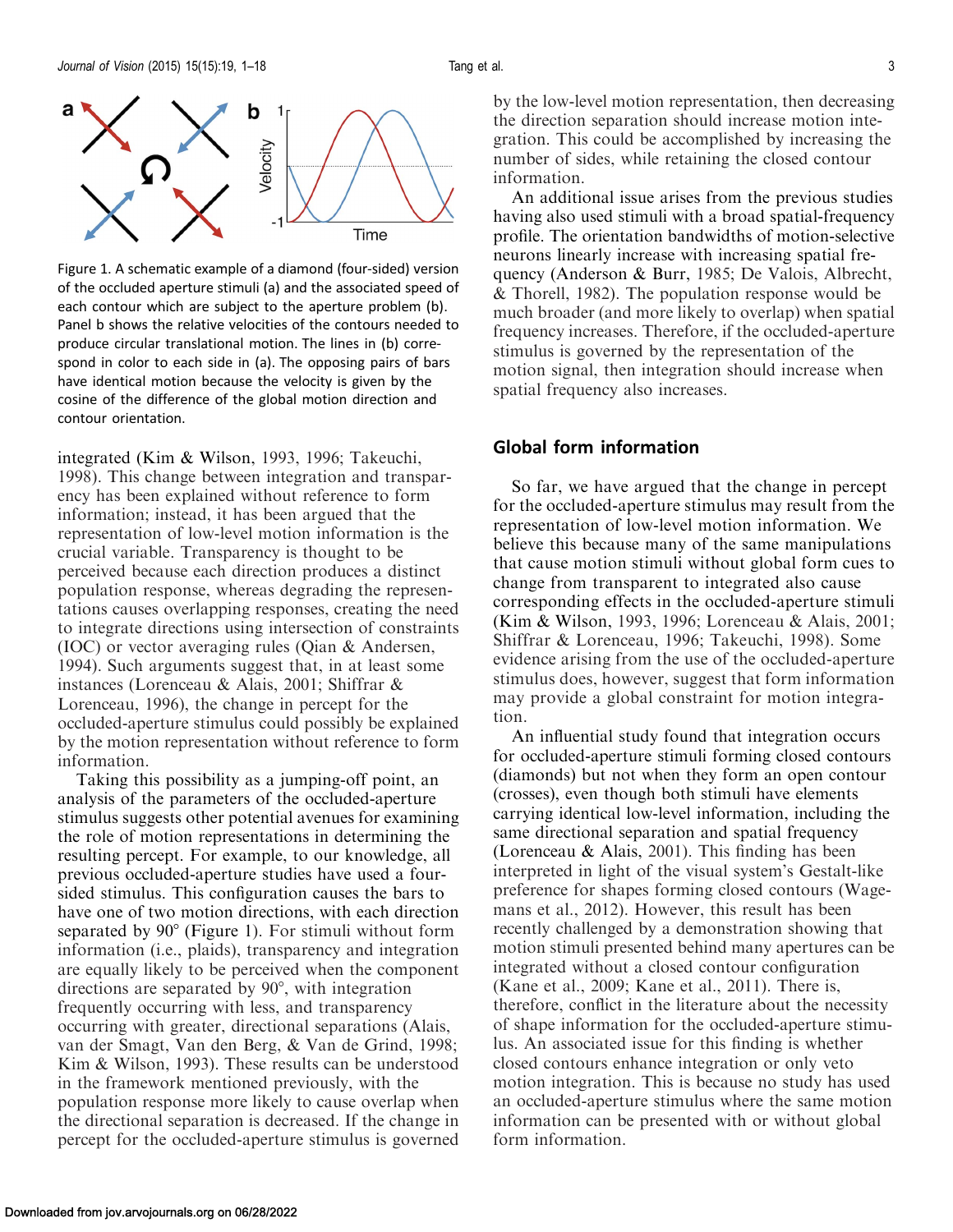<span id="page-3-0"></span>

Movie 2: Examples of the occluded-aperture stimuli with the number of sides increasing from three to eight. In each presentation there is true clockwise translation along a circular path. The number of sides did not change within an experimental trial. This stimuli shows the 2  $c$ <sup>o</sup> condition in Experiment 1.

#### Current aims

The current study sought to overcome the identified limitations in the occluded-aperture literature by looking at two sets of related questions. The first section examined how low-level motion information affects the percepts for the stimulus (Experiments 1–5). The second looked at how global form information, from closed and open extended contours, constrains motion integration (Experiments 6, 7). We examined these questions by constructing a novel, multi-aperture version of the occluded diamond stimulus where the contour was made from multiple Gabors (Movie 2). This stimulus allowed us to have a broad distribution of motion signals where we could vary the directional separation, control for spatial frequency, and separately manipulate form and motion information. Furthermore, the stimulus also allowed us to carefully vary the number of motion signals consistent with the 2D global direction, analogously to standard global motion tasks, whereas most previous studies just asked participants to report whether the stimulus appears coherent.

Specifically, our initial Experiments  $(1-5)$  addressed whether the representation of the population response is responsible for the change in percept by increasing the number of sides (decreasing direction separation) and spatial frequency in the occluded-aperture stimulus. Later experiments expand this line of enquiry by separating number of sides and orientations by varying only the carrier orientation of the Gabor while keeping the number of sides constant. Experiment 5 sought to link the different percepts of the occluded-aperture stimulus with conventional motion stimuli. Later Experiments (6, 7) sought to reconcile the seemingly conflicting recent results about the necessity of the occluded shapes forming closed contours for motion integration (Kane et al., [2009;](#page-16-0) Kane et al., [2011](#page-16-0); Lorenceau & Alais, [2001\)](#page-16-0). To address this uncertainty, motion integration for shapes, forming closed or open contours, was compared to stimuli without extended overall form information.

# General methods

#### **Observers**

Four experienced observers, between the ages of 24 and 50 years (median  $=$  29 years), took part in the study, with three observers participating in each experiment. Two of the observers were authors, while the others were naïve to the experimental aims. All observers had normal or corrected-to-normal visual acuity as assessed using a LogMAR chart. The procedure was in accordance with the Declaration of Helsinki and approved by the Human Research Ethics Committee at the University of Western Australia with observers providing written, informed consent.

#### Apparatus

The stimuli were generated in MATLAB 8.1 on a PC running OS X 10.9 (i7, 4.4 GHz) with a NVIDIA Quadro graphics card (Nvidia, Santa Clara, CA) using PsychToolbox 3 (Brainard, [1997;](#page-15-0) Pelli, [1997](#page-16-0)). The stimuli were displayed on a Sony Trinitron G520 monitor (Sony, Tokyo, Japan) with a 60 Hz refresh rate and a  $1280 \times 1024$  pixel resolution. A Cambridge Research Systems Bits# system (Cambridge Research Systems, Kent, UK) was used to achieve 14-bit grayscale resolution The observers viewed the monitor from 70 cm, maintained with a chin rest, resulting in the display subtending  $32^{\circ} \times 25.75^{\circ}$  and thus each pixel had a subtense of  $1.5 \times 1.5$  feet. The luminance response of the monitor was gamma-corrected using a ColorCAL II photometer (Cambridge Research Systems) and custom-written software. The background of the monitor was set at mid-gray with a luminance of 87.5  $cd/m<sup>2</sup>$ , and the maximum white luminance was set at  $175 \text{ cd/m}^2$ .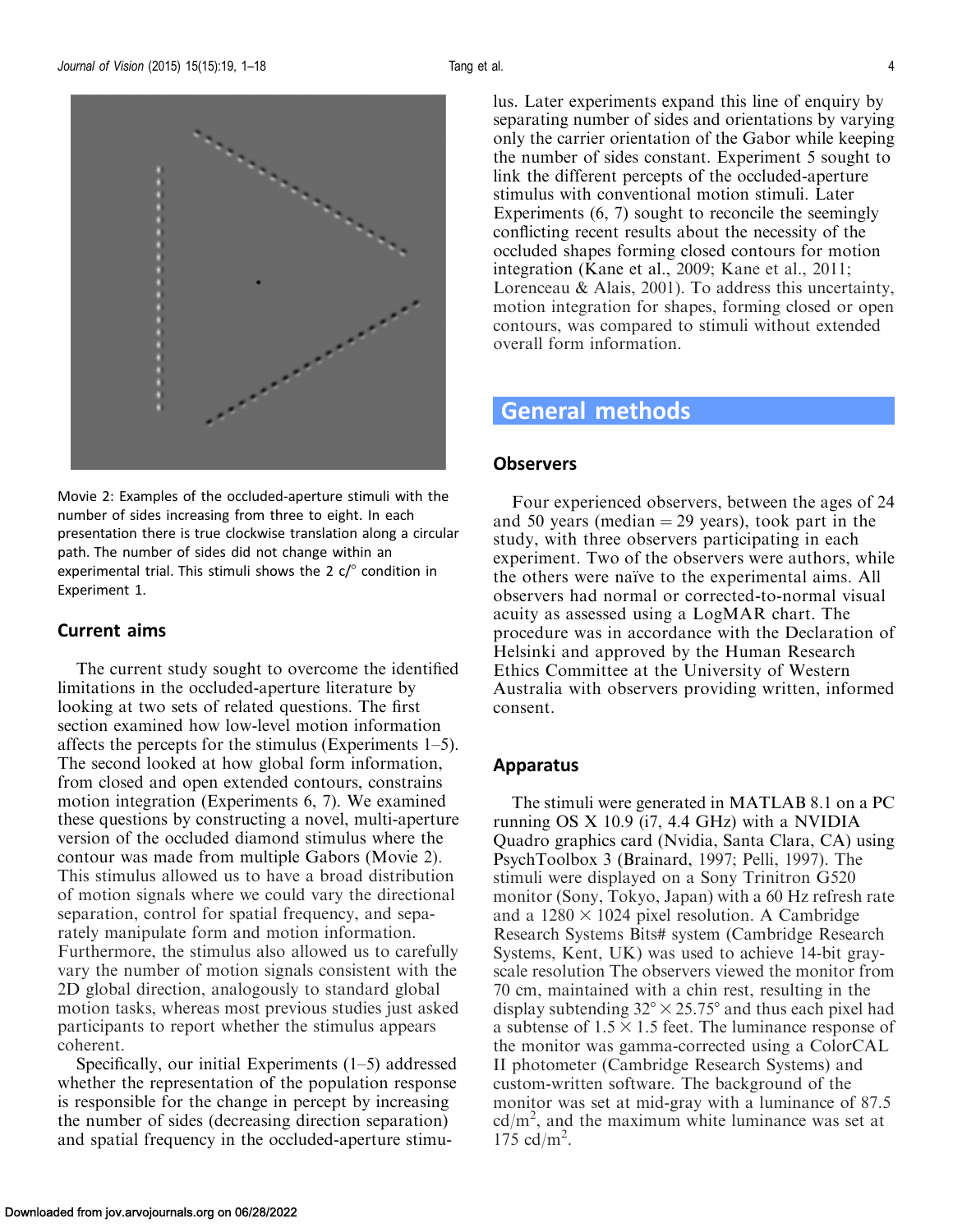<span id="page-4-0"></span>

Movie 3: An example of the stimulus used in the 6  $c$ <sup>o</sup> condition in Experiment 1. In each presentation there is true clockwise circular translational motion. The number of sides of the polygon is varied between three and eight.

#### Stimuli

The stimuli were based on previous experiments using occluded-aperture designs (Lorenceau & Alais, [2001;](#page-16-0) Lorenceau & Shiffrar, [1992](#page-16-0); McDermott & Adelson, [2004](#page-16-0); McDermott et al., [2001](#page-16-0)). The shapes were regular, equiangular polygons that varied between having three and eight sides, depending on the condition ([Movie 2](#page-3-0)). The boundary contours of the shapes were made from sets of Gabors so that spatial frequency and orientation content could be manipulated. To make the shape appear to move, the drift rates of the carriers of the Gabors were made to be consistent with an IOC global motion of translation along a circular path, while the envelope remained stationary (Amano et al., [2009a;](#page-15-0) De Valois & De Valois, [1991](#page-15-0)). The IOC-defined drift rates were given by the cosine of the difference between the Gabor orientation and the desired global direction. The shape was made to appear occluded by not placing Gabors near the corners and, thus, each side was always a straight line. Unless noted, the Gabors had an envelope standard deviation of  $0.06^{\circ}$  and were presented at  $100\%$ contrast. The number of Gabors on each side of the shape was varied so there were always 60 Gabors in total (except in Experiment 2 where there were 40). Unless noted, the orientations of the carriers in each Gabor were parallel to the orientation of the side that contained it. On each trial, the starting position of the circle defining the 2D motion direction was randomized to minimize observers using the initial directions of each contour to judge the global direction.

### Procedure

Each trial began with a stationary version of a stimulus, surrounding a centrally-presented fixation dot. After 400 ms, the carriers of the Gabors drifted at the globally-assigned rate for 400 ms, before the stimulus disappeared. The observers were required to indicate whether the shape appeared to move clockwise or anticlockwise. Analogous to studies measuring motion sensitivity using the Global Gabor array (Amano et al., [2009a;](#page-15-0) Cassanello, Edwards, Badcock, & Nishida, [2011](#page-15-0); Edwards et al., [2013](#page-15-0)), the number of total Gabors having drift rates consistent with the 2D global vector was varied, with the remainder assigned random drift rates. The Quest method (Watson & Pelli, [1983\)](#page-17-0), implemented using in-built functions in PsychToolbox (Brainard, [1997](#page-15-0); Pelli, [1997\)](#page-16-0), controlled the staircase, with the QuestQuantile function giving the coherence level for each trial. Each staircase lasted for 30 trials and the 75% threshold was defined as the result of the QuestMean function after the 30th trial. Staircases for each stimulus condition (i.e., number of sides but not spatial frequency) were interleaved and completed in a pseudorandomized order within each block. Observers completed three blocks of trials for each stimulus condition, with the threshold taken as the mean of the blocks.

# Results and discussion

#### Experiment 1: Varying number of sides

To our knowledge, all previous studies that used the occluded-aperture have used a four-sided stimulus with a broad spatial frequency profile (Lorenceau & Alais, [2001;](#page-16-0) Lorenceau & Shiffrar, [1992](#page-16-0); Maruya & Nishida, [2010;](#page-16-0) McDermott & Adelson, [2004](#page-16-0); McDermott et al., [2001;](#page-16-0) Shiffrar & Lorenceau, [1996](#page-16-0)). This stimulus configuration causes the motion directions to be separated by  $90^\circ$ , which is the point of equality between transparency and integration for motion stimuli without global form information (Alais et al., [1998](#page-15-0); Kim & Wilson, [1993](#page-16-0)).

The current study investigated whether direction separation affects the percepts for the occludedaperture stimulus by varying the number of sides of the polygon from three (a triangle;  $120^{\circ}$  of separation) to eight (an octagon;  $45^{\circ}$  of separation) in different experimental condition. We simultaneously examined whether spatial frequency affects integration. [Movies 2](#page-3-0) and 3 show examples of the stimuli used. As can be seen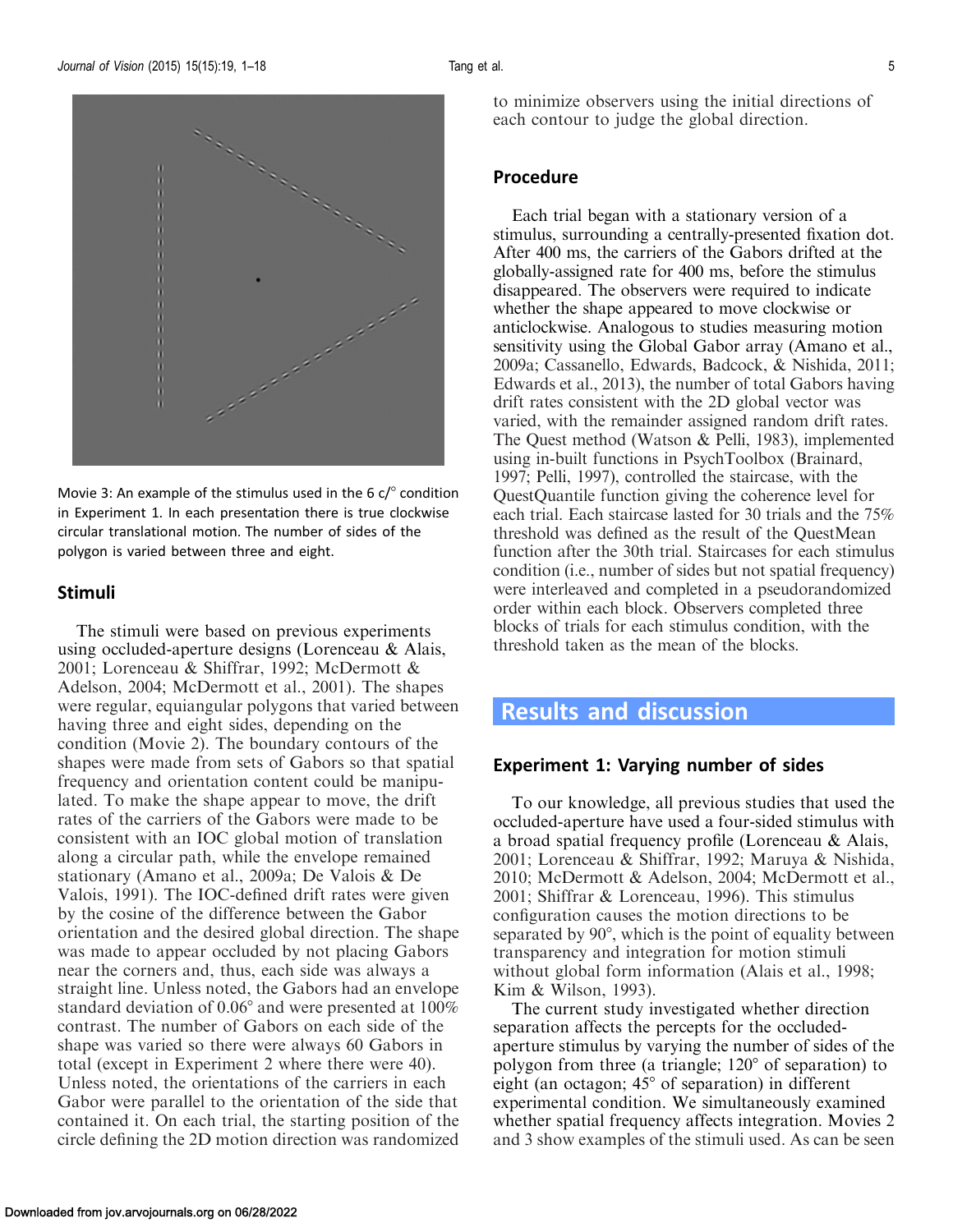

Figure 2. Motion coherence thresholds (75%) for detecting directions of global motion in Experiment 1. The number of sides of the polygon was varied and the spatial frequency of the Gabors making up the contour boundary. The error bars represent  $\pm 1$  standard error.

in the low-spatial frequency examples in [Movie 2,](#page-3-0) incoherent motion dominates when the polygon only has three or four sides. Each side appears to independently translate perpendicular to its contour, with no sense of global circular translational motion, showing the segmented percept. However, when there are more than four sides, the shape appears to coherently rotate as a single object, showing the integrated percept. At higher spatial frequencies of the carrier grating, the shape is always seen to rotate coherently regardless of the number of sides ([Movie 3](#page-4-0)).

The coherence thresholds for determining whether the shape was rotating in a clockwise or anticlockwise direction reflected the same pattern of results as the demonstrations (Figure 2). Coherence thresholds are very high ( $> 80\%$ ) when the percept is segmented, as the observers could not determine the global motion direction, and thus performed at chance levels. Motion integration was enhanced when observers perceived global rotation, leading to significantly lower thresholds ( $< 50\%$ ).

These thresholds were subjected to a 6 (number of sides)  $\times$  3 (spatial frequency) repeated-measures AN-OVA, which supported this account of the pattern of results. There was a significant main effect of number of sides,  $F(5, 10) = 5.59$ ,  $p = 0.01$ ,  $\eta_p^2 = 0.26$ , and a marginal main effect of spatial frequency,  $F(2, 4) =$ 5.04,  $p = 0.08$ ,  $\eta_p^2 = 0.12$ . Critically, there was also a significant interaction between number of sides and spatial frequency,  $F(10, 20) = 3.05$ ,  $p = 0.02$ ,  $\eta_p^2 = 0.28$ , which was followed up with post-hoc comparisons (with Bonferroni corrections) within each spatial frequency condition, comparing thresholds to the three-sided stimuli. This analysis showed for the 2  $c$ <sup>o</sup> condition, thresholds were significantly different for three sides versus more than four sides (all  $ps < 0.05$ ),



Movie 4: An example of the stimuli used in Experiment 2 to determine whether the spatial frequency or number of cycles in each patch governed motion integration. The size of each Gabor was doubled compared to Experiment 1 while the spatial frequency was kept constant at 2  $c$ <sup>o</sup>.

but not between three and four. But, for the  $4 \text{ c}/^{\circ}$  and 6  $c$ <sup> $\circ$ </sup> conditions, thresholds did not change with increasing number of sides (all  $ps > 0.05$ ). This shows that thresholds decreased with increasing number of sides for the 2  $c$ /°, but not 4  $c$ /° or 6  $c$ /° conditions. Motion integration occurs when the stimulus has more than four sides, or is presented at higher spatial frequencies. Otherwise, the stimulus is perceived as segmented leading to high thresholds because of motion segmentation.

## Experiment 2: Controlling for number of cycles in each patch

Experiment 1 suggests that stimuli are much more likely to be perceived as integrated at higher spatial frequencies. However, an alternative possibility is that increased integration could be due the higher spatial frequency stimuli having more cycles in each patch, rather than an effect of absolute spatial frequency. To test this possibility, the size of each Gabor along the path was doubled while the spatial frequency was kept constant at  $2 c<sup>o</sup>$  (Movie 4). This manipulation meant the number of cycles in each patch was doubled compared to the 2  $c$ <sup>o</sup> condition in Experiment 1 but the same as the 4  $c$ <sup>o</sup> condition. The total number of Gabors was reduced from 60 to 40 because the size of each was doubled.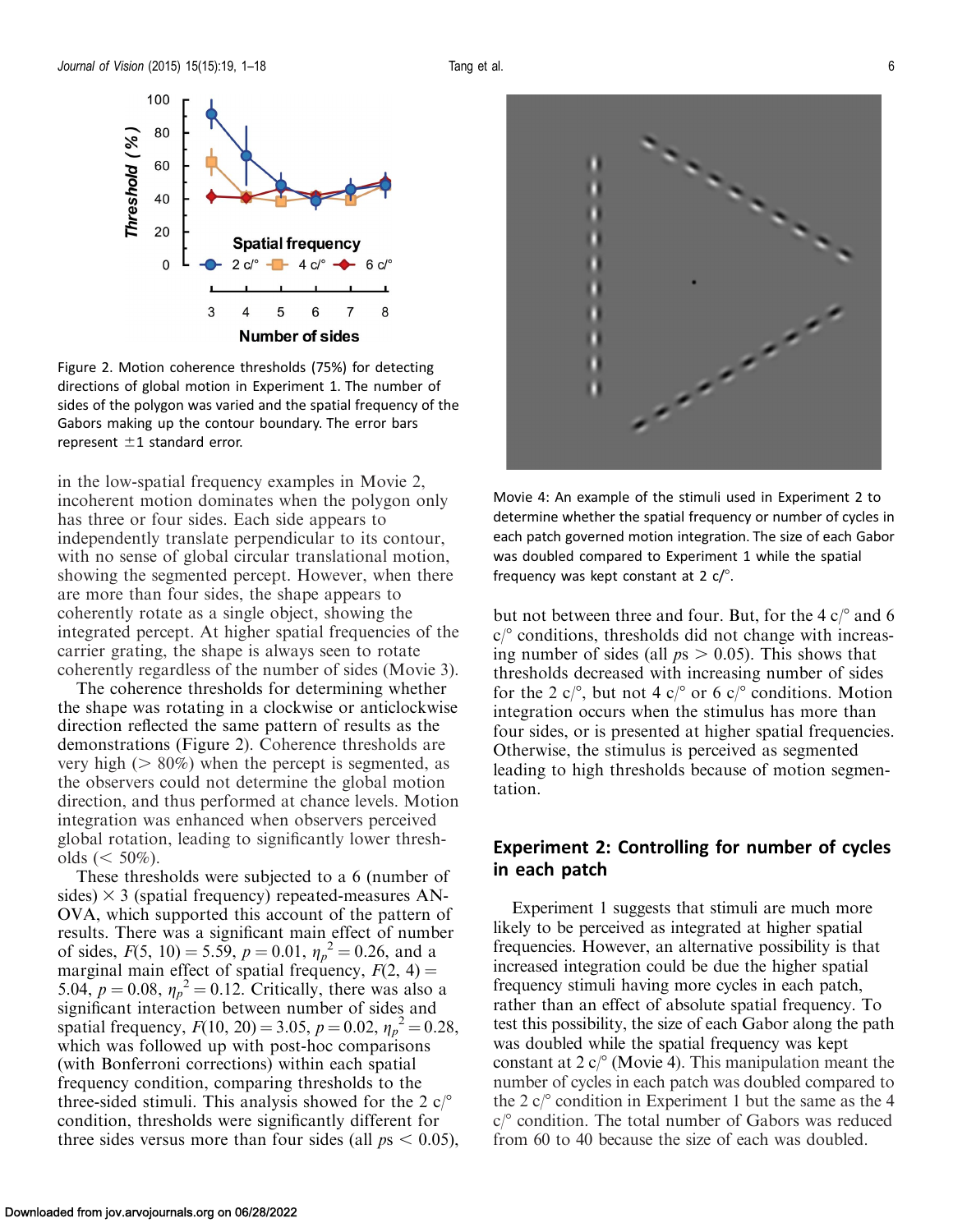

Figure 3. Motion coherence thresholds (75%) for the control condition in Experiment 2. The Gabors had standard deviation of 0.1276 $^{\circ}$  and a spatial frequency of 2 c/ $^{\circ}$ . The error bars represent  $\pm 1$  standard error.

The motion coherence thresholds for these stimuli were compared to the results to the  $2 \text{ c}/^{\circ}$  condition in Experiment 1 (Figure 3). As the figure shows, thresholds for both small (from Experiment 1) and large Gabor patch sizes similarly decrease with increasing number of sides. A 6 (number of sides)  $\times$  2 (Gabor size) repeatedmeasures ANOVA supported this observation with thresholds not significantly differing for the two patch sizes,  $F(1, 2) = 0.03$ ,  $p = 0.62$ ,  $\eta_p^2 = 0.002$ . Thresholds significantly decreased with increasing number of sides,  $F(5, 10) = 3.36, p = 0.049, \eta_p^2 = 0.57$ , and there was no significant interaction between factors,  $F(5, 10) = 2.42$ , p  $= 0.11$ ,  $\eta_p^2 = 0.02$ . This strongly suggests the increased motion integration for higher spatial frequency stimuli was due to the spatial frequency rather than the number of cycles in each patch.

Furthermore, there does not appear to be any effect of total number of cycles on thresholds. In Experiment 1, the entire stimulus contained  $\sim$  30 cycles whereas the stimulus in Experiment 2 contained  $\sim$  40 cycles, but thresholds were comparable between these conditions. Later, in Experiment 5, it is shown that the increased motion integration with increasing spatial frequency is due to the manipulation also decreasing motion transparency limits. We believe this is because the orientation bandwidth, which allows for different motion directions to be independently resolved, linearly increases with spatial frequency (Anderson & Burr, [1985;](#page-15-0) De Valois et al., [1982](#page-15-0)).

## Experiment 3: The number of directions and spatial frequency are critical for pooling

So far, we have found that the occluded-aperture stimulus is only integrated when presented at lower



Movie 5: An example of the stimuli in Experiment 3. In the first example, the shape is triangle with all the Gabors aligned along the contour, which is the same as the used in earlier experiments. In the second example, there are two local element orientations (each  $22.5^{\circ}$  from aligned along the contour) represented in each side.

spatial frequencies, when the shape has more than four sides. The rationale for increasing the number of sides was to decrease the directional separation, which has previously been shown to be a critical variable for motion transparency and integration with motion stimuli without global form information (Alais et al., [1998;](#page-15-0) Kim & Wilson, [1993\)](#page-16-0). Consistent with this hypothesis, our results show that motion integration increases as the directional separation decreases.

The next experiment separately manipulated motion direction separation and number of sides to elucidate the factor that causes the percept to change from segmented to integrated. To do this, we compared global motion thresholds for a triangle with one or two local element orientations/directions in each side (Movie 5). This triangle with two element orientations in each side has the same number of sides as the standard triangle, which was not previously integrated, but the same number of orientations (and directional separation) as the hexagon, which is integrated. Consistent with previous observations, the movie shows that the triangle is segmented when each side has one orientation. The triangle, however, gives a clear percept of global motion there are two orientations in each side. To confirm the results from Experiment 1, where integration increases with spatial frequency, we also included a higher spatial frequency condition. Observers could see the global motion direction in this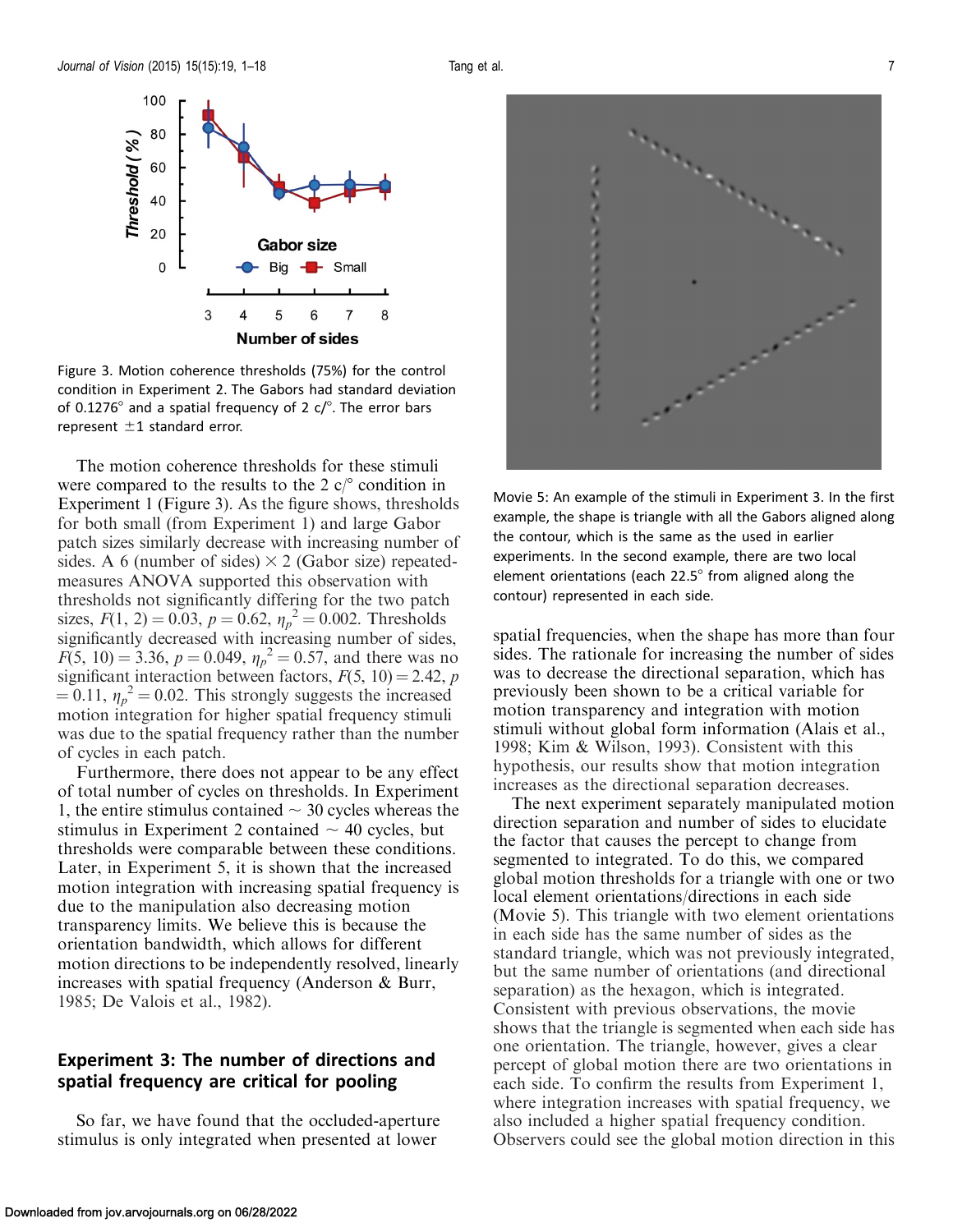

Figure 4. Motion coherence thresholds (75%) for Experiment 3. The stimulus was a triangle in all conditions while the orientations in each side and spatial frequency was varied. The error bars represent  $\pm 1$  standard error.

condition regardless of the number of orientations in each side.

The same pattern of results was observed for the measured global coherence thresholds for triangles with one and two orientations in each side (Figure 4). A 2 (orientation in each sides)  $\times$  2 (spatial frequency) repeated-measures ANOVA showed that thresholds significantly decreased with increasing number of orientations,  $F(1, 2) = 27.84$ ,  $p = 0.03$ ,  $\eta_p^2 = 0.30$ . There was no main effect of spatial frequency,  $F(1, 2) = 7.42$ , p  $=0.11, \eta_p^2=0.13$ , nor a significant interaction,  $F(1, 2)=$ 5.50,  $p=0.14$ ,  $\eta_p^2=0.34$ . This result shows that number of orientations (coinciding with separation between directions) in the shapes determines whether it is integrated or segmented rather than the number of sides being the critical variable.

#### Experiment 4: Varying orientation in each side

Experiment 4 sought to build upon the previous result, where the number of orientations (and 1D directions) in each side determines motion integration. Experiment 3 used a constant orientation separation whereas the next experiment addresses the orientation separation necessary for integration. To do this, we used a three-sided occluded-aperture stimulus (a triangle) with a varying orientation range within each side (Movie 6). The orientations of the Gabors along each side of the triangle were allowed to vary by a set amount from parallel to the orientation of the contour. For example, the orientations of the individual Gabors were randomly varied between  $-20^{\circ}$  and  $+20^{\circ}$  from parallel to the contour when the orientation range was 408. The drift rates were appropriately adjusted to maintain the 2D global circular motion. [Movie 3](#page-4-0) begins



Movie 6: An example of the stimuli used in Experiment 4 where the range of orientations of the Gabors was varied from aligned along the contour ( $0^\circ$ ) to completely randomized (180 $^\circ$ ). During the experiment, the orientation range during each trial was consistent.

with the same triangle stimulus that was used in Experiments 1 and 2 with all the Gabors aligned parallel to the contour. The orientation range is increased in each subsequent presentation of the stimulus, with the orientation range in the last presentation being 180°. The movie clearly shows that segmentation is perceived when the orientation range is small whereas the stimulus integrates when the orientation range is large.

We quantified the effect of increasing the orientation range on motion integration of the occluded triangle stimulus. Motion coherence thresholds were measured for six different orientation range conditions  $(0^{\circ}, 20^{\circ}, 40^{\circ}, 60^{\circ}, 120^{\circ}, 180^{\circ})$  in an interleaved staircase procedure ([Figure 5](#page-8-0)). We included two spatial frequency conditions (2 c/ $\degree$  and 6 c/ $\degree$ ) to generalize the previous results showing differential integration depending on spatial frequency. Consistent with the previous results, motion integration is poor in 2  $c$ / $\degree$ condition when the Gabors are aligned along the contour. But, when the orientation range exceeds  $\sim$  45 $^{\circ}$  the triangle is more strongly integrated. Also consistent with the previous results, the triangle in the 6  $c$ <sup> $\circ$ </sup> condition is equivalently integrated regardless of the orientation range.

We compared the thresholds in this experiment using a 6 (orientation range)  $\times$  2 (spatial frequency) repeatedmeasures ANOVA. Thresholds decreased with increasing orientation range for the 2  $c$ <sup>o</sup> but not, 6  $c$ <sup>o</sup>,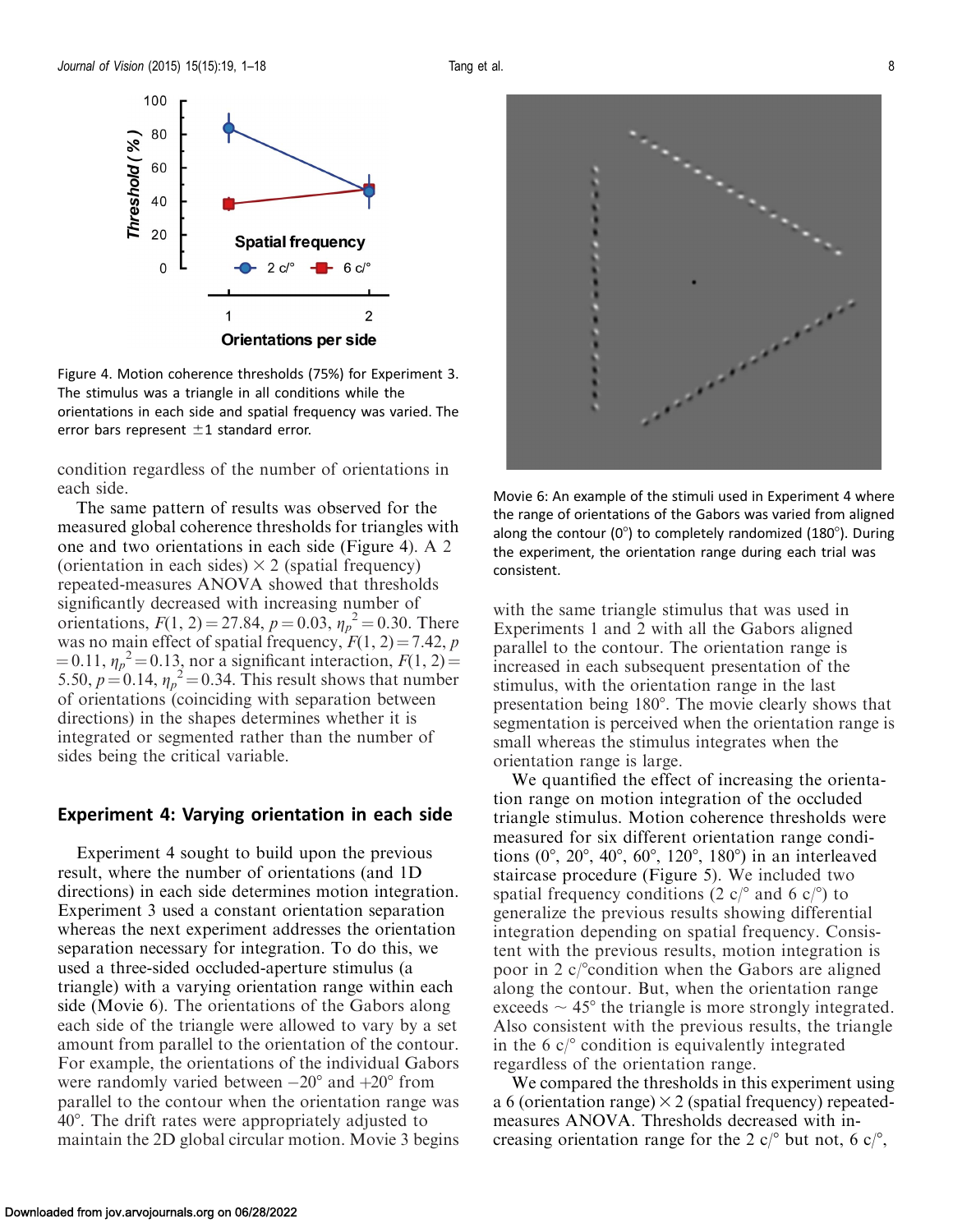<span id="page-8-0"></span>

Figure 5. Motion coherence thresholds (75%) for the 2  $c$ <sup>o</sup> and 6  $c$ <sup>o</sup> stimuli used in Experiment 4. The error bars represent  $\pm 1$ standard error.

condition as evidenced by a significant interaction,  $F(5)$ ,  $10) = 4.16$ ,  $p = 0.02$ ,  $\eta_p^2 = 0.27$ . Thresholds were also on average higher for the 2 c/ $\degree$  than 6 c/ $\degree$  condition,  $F(1, 2)$  $=$  25.55  $p = 0.03$ ,  $\eta_p^2 = 0.19$ . Because of the significant interaction, there was no main effect of orientation range,  $F(5, 10) = 2.24$ ,  $p = 0.13$ ,  $\eta_p^2 = 0.17$ . Follow-up, post-hoc tests (with Bonferroni corrections) showed the spatial frequency conditions (2 vs. 6  $c$ ) were different with 0° and 20° orientation ranges (all  $ps < 0.05$ ), but were statistically indistinguishable at larger ranges (all  $ps > 0.05$ ). The crucial variable for determining whether the occluded shapes are globally integrated appears to be whether a critical range of orientations  $(> 40^{\circ})$  is represented in the shape. This orientation range is similar to the orientation dependency of motion integration for a plaid. When the carrier orientations of a plaid are separated by less than  $90^{\circ}$ , coherence is perceived whereas transparency regularly occurs with larger orientation separations (Alais et al., [1998;](#page-15-0) Kim & Wilson, [1993\)](#page-16-0).

### Experiment 5: Low-level factors determine motion integration

Our initial experiments were based on the premise that the percepts associated with the occluded-aperture reflect the ability for the low-level motion system to support either transparency or integration. This hypothesis follows from the fact that many experimental manipulations that change the percept of occludedaperture stimuli also similarly affect the perception of motion transparency for conventional motion stimuli (Lorenceau & Alais, [2001](#page-16-0); Takeuchi, [1998](#page-16-0)). However, direct comparison with studies using conventional motion stimuli is difficult because of differences in stimulus strength and spatial frequency, which greatly



Movie 7: The peripheral presentation example from Experiment 5. The stimulus contains randomly-distributed Gabors with the orientations being consistent with the four sides of a diamond, i.e., there are two directions of motion consistent with global circular motion. The same parameters are used in each presentation instance. Motion transparency will be perceived when fixating on the center of the display. However, if you view the stimulus in the periphery then the stimulus will likely appear to globally integrate.

affect integration (Amano, Edwards, Badcock, & Nishida, [2009b](#page-15-0); Dickinson, Broderick, & Badcock, [2009;](#page-15-0) Heeger, Simoncelli, & Movshon, [1996;](#page-16-0) Tang et al., [2013\)](#page-16-0). Our stimulus allows us to overcome this limitation because the same motion information can be maintained while eliminating the second-order form information. Taking advantage of this, the present experiment investigated whether manipulations (peripheral presentation, low contrast, higher spatial frequency) that cause increased integration for the occluded-aperture stimuli have the same effect for stimuli without extended contour information.

To do this, the stimulus was modified to remove the explicit form information while retaining the same motion information (e.g., same number of Gabors, directions). The Gabors were made to have the same orientation content as the four-sided (diamond) stimulus from the previous experiments but were randomly distributed (but made to not overlap with other Gabors) and presented over the same sized area (Movie 7). For example, the Gabors had one of two orientations (separated by  $90^{\circ}$  and in equal proportions), while the drift rates were still consistent with a globally-defined IOC circular translational direction. Depending on the parameters, the stimulus could give a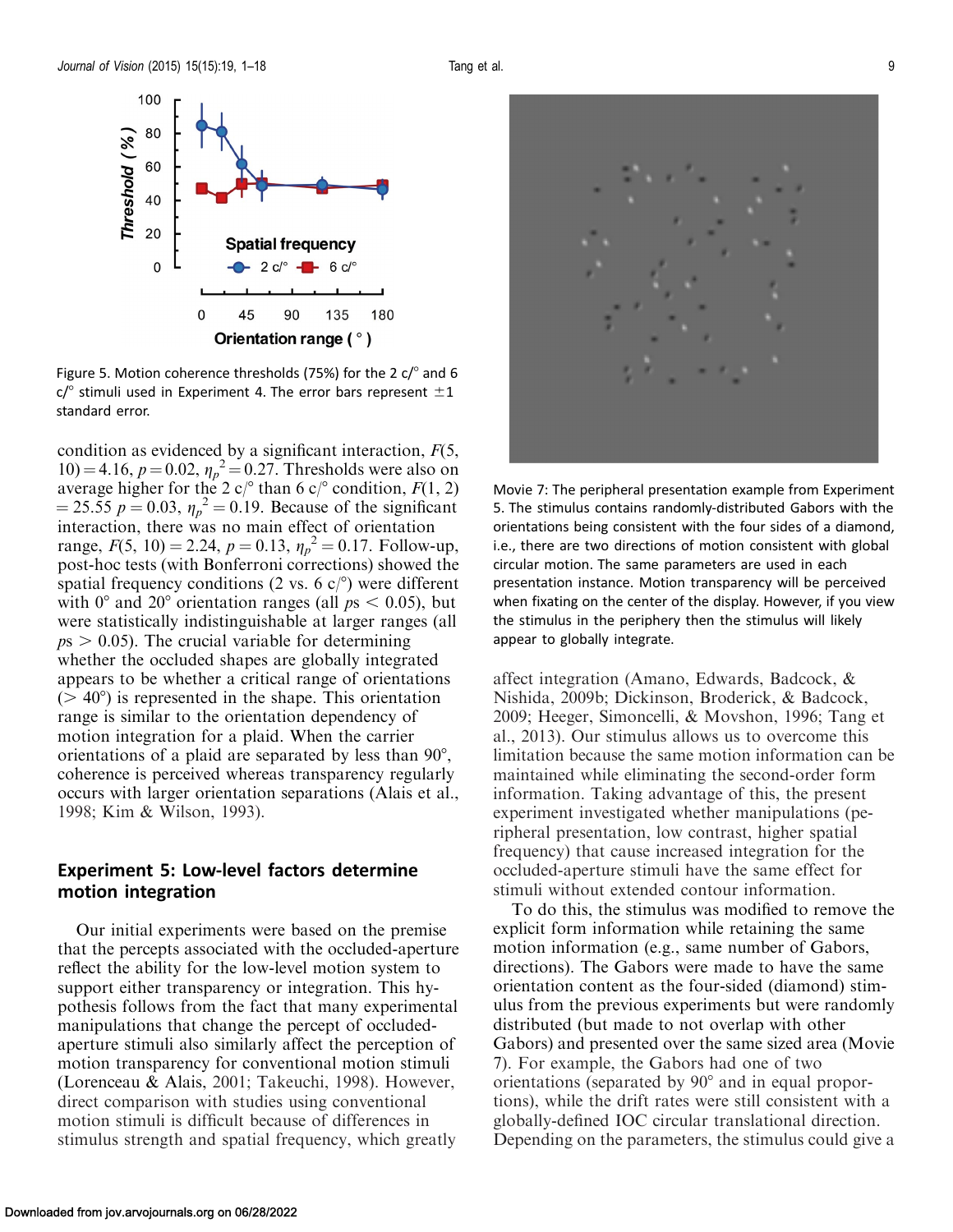<span id="page-9-0"></span>

Figure 6. Motion coherence thresholds (75%) measuring the effect of low-level stimulus properties in Experiment 5. The randomlydistributed Gabor stimulus, representing four sides of a diamond (i.e., two motion directions) was used. The error bars represent  $\pm 1$ standard error. The stimuli were presented centrally at 100% contrast with a spatial frequency of 2  $c$  unless otherwise noted. (a) Changing the location of stimulus presentation. (b) The contrast of the stimulus was varied between 5 and 100% in logarithmicallyspaced steps. (c) The spatial frequency of the stimulus was varied between 2 and 10  $c$ .

clear sense of either transparency of integration and, therefore, allowed us to control low-level factors that influence motion sensitivity by using the same number of Gabor over the same area as the occluded-aperture stimuli (Dickinson et al., [2009;](#page-15-0) Tang et al., [2013](#page-16-0)).

We used this stimulus to explore a number of lowlevel factors have been shown to consistently determine whether the occluded-aperture stimulus is seen to be integrated or segmented. We measured global motion coherence thresholds for the randomly-distributed stimulus, with two orthogonal motion directions, in three conditions. The first condition explored how presentation eccentricity affects motion transparency; a manipulation which also changes the percept of the occluded-aperture stimulus from segmented to integrated (Lorenceau & Alais, [2001\)](#page-16-0). Lorenceau and colleagues have argued that their results show that form influences motion processing at a relativity early cortical processing stage. However, a previous study has also shown the perception of transparency for a pseudo-plaid stimulus similarly changes with peripheral presentation, possibly suggesting a nonform-based explanation for the effect (Takeuchi, [1998\)](#page-16-0).

We measured motion integration for the randomlydistributed stimulus at various presentation eccentricities to investigate whether the previous result was due to decreased motion transparency perception. To do this, the stimuli were presented at six distances  $(0^{\circ}, 1^{\circ},$  $2.35^{\circ}$ ,  $6.08^{\circ}$ ,  $9.79^{\circ}$ ,  $13.5^{\circ}$ ) from the fixation point. [Movie](#page-8-0) [7](#page-8-0) shows that the stimuli were perceived to be segmented when viewed centrally, but these same stimuli are perceived to be globally integrated when viewed peripherally. The measured coherence thresholds showed the same pattern of results as the demonstrations (Figure 6a). Thresholds were high ( $> 80\%$ ) when observers perceived transparency and decreasing when observers could see the global motion direction (and thus perceived integration). A one-way repeatedmeasures ANOVA confirmed thresholds decreased with increasing eccentricity,  $F(1, 5) = 4.07$ ,  $p = 0.03$ ,  $\eta_p^2$  $= 0.67$ . Motion integration (with corresponding decrease in transparency), therefore, increases with peripheral presentation.

The next manipulation sought to explain why integration increases for the occluded-aperture stimulus with decreasing contrast levels (Lorenceau & Alais, [2001;](#page-16-0) Lorenceau & Shiffrar, [1992](#page-16-0); Shiffrar & Lorenceau, [1996\)](#page-16-0). Lorenceau and colleagues argued that decreasing the contrast reduces the salience of intrinsically-attributed terminators which would convert 1D to 2D motion signals and thereby stop global integration. However, motion integration also increases with decreasing contrast for pseudo-plaid stimuli which would not generate line terminators (Takeuchi, [1998\)](#page-16-0), providing an alternative explanation for this change in percept.

The next condition examined whether decreasing motion transparency at lower contrasts explains the results from Lorenceau and colleagues. [Movie 8](#page-10-0) shows the contrast of the randomly-distributed stimuli decreasing in six logarithmically-spaced steps from 100% to 5% (if viewed on a gamma-corrected monitor). Similar to the effect of reducing contrast on the occluded-aperture stimulus (Lorenceau & Alais, [2001](#page-16-0); Lorenceau & Shiffrar, [1992;](#page-16-0) Shiffrar & Lorenceau, [1996\)](#page-16-0), the randomly-distributed Gabors appear transparent at high-contrast levels but globally integrated at lower-contrast levels.

Consistent with the demonstrations, coherence thresholds decreased with decreasing contrast (Figure 6b). An ANOVA confirmed that thresholds decreased when the contrast of the stimulus was decreased,  $F(1, 4)$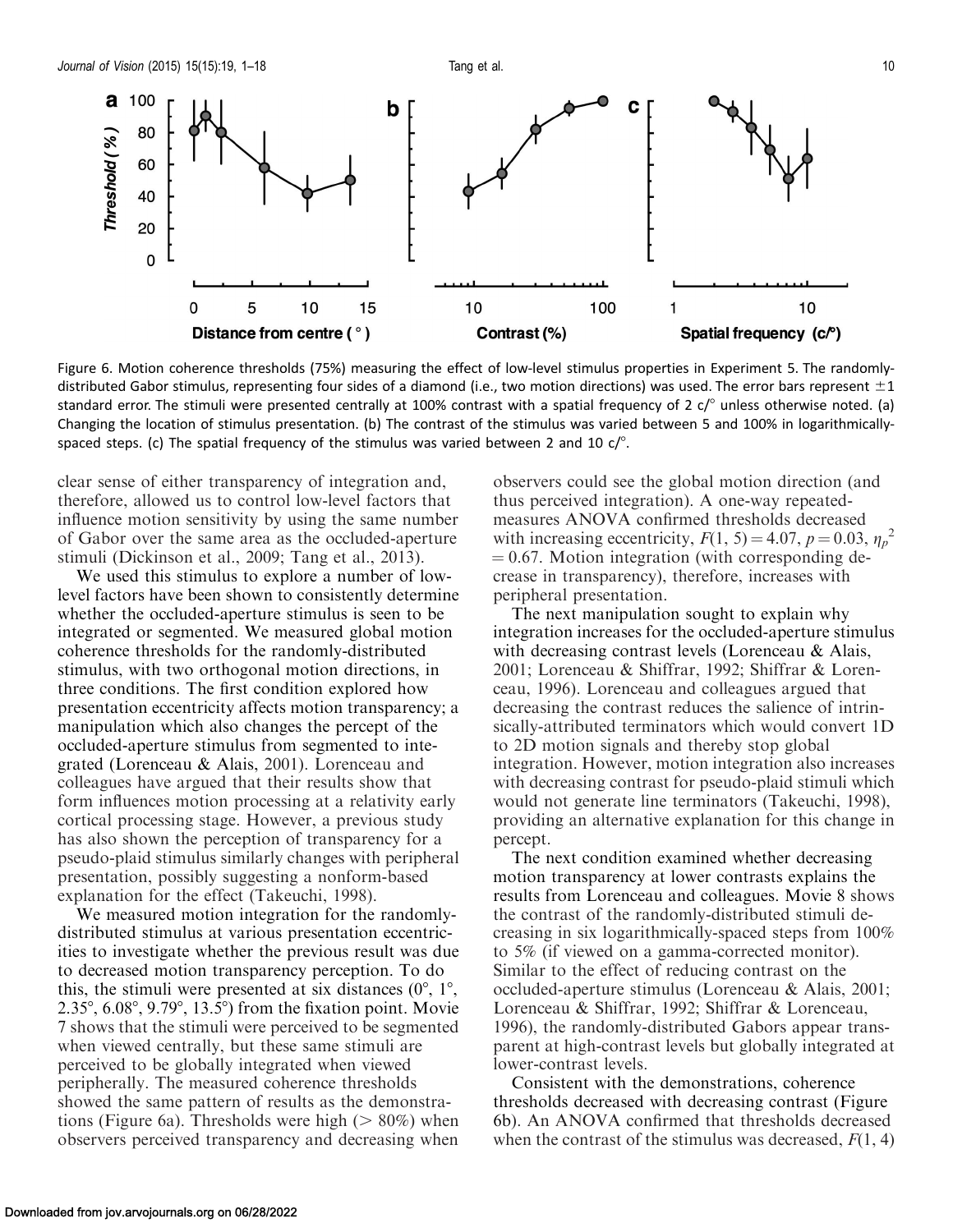<span id="page-10-0"></span>

Movie 8: The contrast manipulation from Experiment 5. The stimulus changes from being perceived as the two planes of translation motion to one single, globally-integrated motion as the contrast decreases in each instance. On a gamma-corrected monitor the stimulus contrast will change in logarithmicallyspaced steps.

 $= 8.51, p = 0.006, \eta_p^2 = 0.81$ . The current result suggests that decreasing the contrast increases integration for the occluded-aperture stimulus because of decreased motion transparency since there are no clear terminators, again replicating Takeuchi ([1998](#page-16-0)).

The next manipulation examined our consistent finding that higher-spatial frequency stimuli (6  $c$ )<sup>o</sup>) are integrated in conditions where lower spatial frequency stimuli (2  $c$ <sup>o</sup>) are segmented. To our knowledge, no studies have determined how motion transparency is affected by the overall spatial frequency. Note that Kim and Wilson [\(1993](#page-16-0), [1996\)](#page-16-0) examined the effects of transparency across components with different spatial frequencies, but did not simultaneously vary the spatial frequency of both components together.

Movie 9 shows the effect of varying the spatial frequency between 2 and 10  $c$ <sup>o</sup> in logarithmicallyspaced steps on motion transparency. Transparency is evident at lower spatial frequencies, whereas integration dominants at higher spatial frequencies. The spatial frequency of the stimulus was varied in the final condition, with integration increases with increasing spatial frequency ([Figure 6c](#page-9-0)). An ANOVA again confirmed that thresholds decreased with increasing spatial frequency,  $F(1, 5) = 3.40$ ,  $p = 0.047$ ,  $\eta_p^2 = 0.63$ . Again, this suggests that our previous findings where higher-spatial frequency stimuli are integrated is because of decreased motion transparency.



Movie 9: The spatial frequency manipulation from Experiment 5. The spatial frequency of the stimulus changes from 2 to 10  $c$ <sup>o</sup> in six logarithmically-spaced steps. Motion integration increases with spatial frequency.

The linearly increasing orientation bandwidths with increasing spatial frequency (Anderson & Burr, [1985](#page-15-0); De Valois et al., [1982\)](#page-15-0) could explain this result. At low spatial frequencies, motion transparency only occurs when motion directions are separated by more than 45°, otherwise integration occurs (Alais et al., [1998](#page-15-0); Kim & Wilson, [1993](#page-16-0)). This separation may be influenced by the orientation bandwidth, which determines whether two motion directions generate independent or overlapping neural population responses. The separation between directions necessary for transparency would likely increase as the orientation bandwidth increases with spatial frequency.

Taken together, these results suggest that increasing noise by degrading the stimulus representation (by lowering contrast, presenting the stimuli in the periphery, reducing direction separation, or increasing the spatial frequency) benefits motion integration while simultaneously degrading motion transparency. These results can be generalized to the occluded-aperture stimulus to show that segmentation is perceived in conditions of low noise that allow for simultaneous perception of more than one motion direction (transparency). Whereas conditions of high noise cannot support multiple motion directions and the perceived motion direction is instead given by the vector average or IOC solution of the components. Overall, these results strongly suggest that motion-pooling mechanisms mainly determine the percepts of the occluded-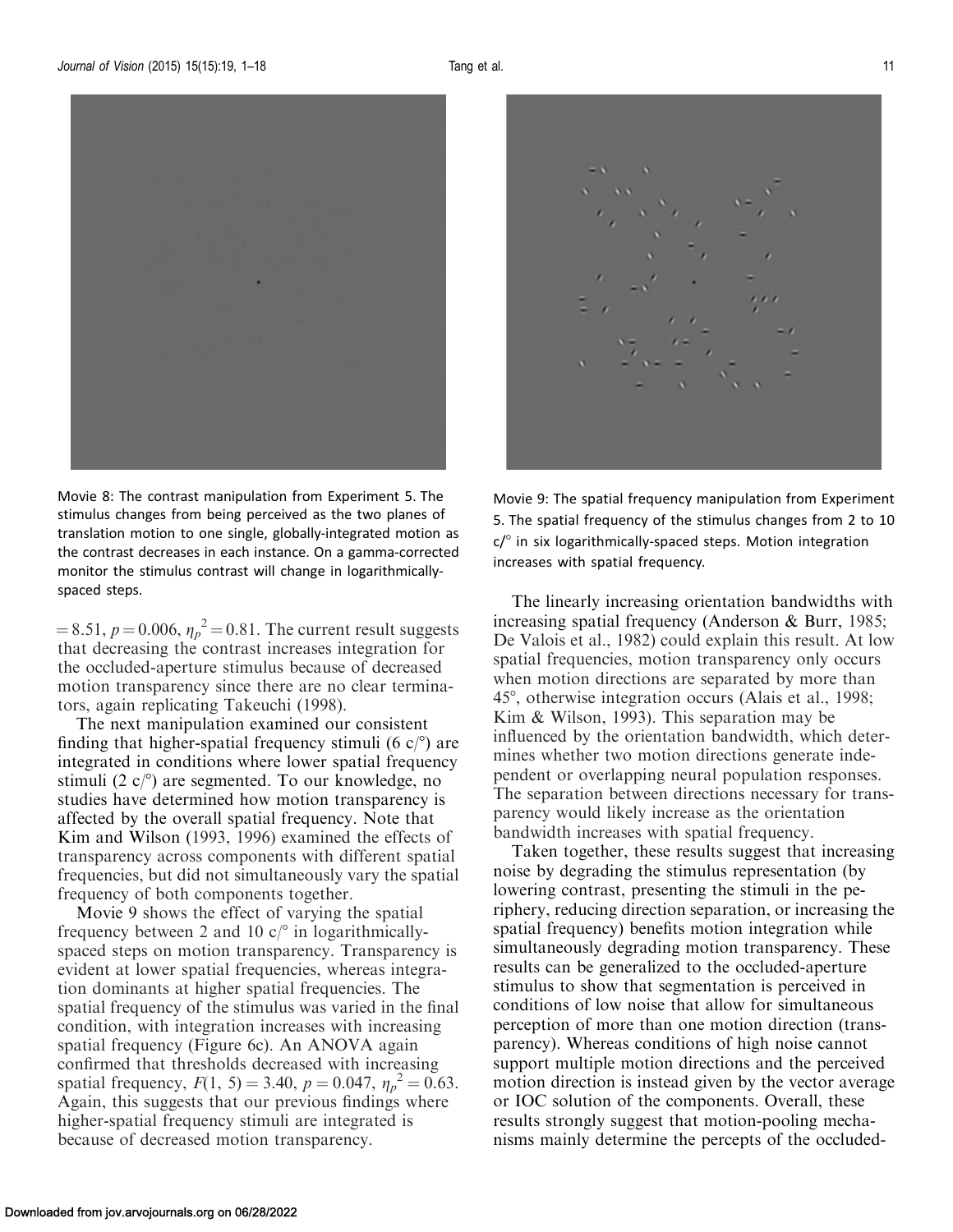

Movie 10: Examples of the stimuli used to determine the effect of the type of shape on motion pooling in Experiment 6. Left panel: the open condition with between three and eight sides. The stimuli are identical to the closed contour condition in [Movie 1](#page-1-0) except each side is rotated by 90°. Note the demonstration has been resized to for this presentation but the spatial frequency used for testing was identical to Experiment 1. Right panel: The stimuli used in the random condition. There is the same number of Gabors as the open and closed condition but the overall shape information is removed by randomly distributing the Gabors.

aperture stimulus rather than the purported high-level or form-based explanations (Lorenceau & Alais, [2001](#page-16-0); Lorenceau & Shiffrar, [1992;](#page-16-0) Shiffrar & Lorenceau, [1996\)](#page-16-0).

### Experiment 6: Effect of shape type (number of sides)

So far, we have shown that the change in percepts of the occluded-aperture stimuli can be explained by the motion representation; without any reference to form information. However, one of the most striking demonstrations with occluded-aperture stimuli cannot readily be explained by the same low-level description. This demonstration shows that integration only occurs when the shapes form closed, but not open, contours (Lorenceau & Alais, [2001](#page-16-0)). Lorenceau and Alais ([2001](#page-16-0)) suggested that these results imply that form information acts to determine which motion signals are pooled and which are segmented, ''vetoing'' integration when there are open contours. This original study did not, however, determine whether the closed contour conversely enhances motion integration. Furthermore, their theory was recently challenged by a demonstration showing shapes, without any closed contour information, that are translating behind apertures can be integrated (Kane et al., [2009;](#page-16-0) Kane et al., [2011](#page-16-0)) suggesting that a closed contour is not needed for motion integration.

Our stimulus is well suited to address the apparent conflict between these results, as it can be readily modified to make both open and closed contours. Furthermore, the stimulus can be modified to remove the form information while retaining the same low-level motion information. A manipulation that would determine whether closed contours conversely enhances integration. In this experiment, two new stimulus configurations were compared to the previous results for closed contours shapes. The stimuli in the ''open'' condition were identical to those used in Experiment 1, except that angle of each side of the polygon was rotated by  $90^{\circ}$  (Movie 10A). The randomly-distributed Gabors from Experiment 5 were employed to keep the low-level information identical between conditions while removing the second-order shape information (Movie 10B). The stimuli were made to have the same orientation content as the matching number of side conditions, thus maintaining the same direction separations. For examples, the Gabors were evenly distributed between one of three orientations in the threesided condition, with the drift rates consistent with the 2D global motion direction. The stimuli in this condition will show how integration thresholds for the motion information contained in the occluded stimuli are affected by the extended contour information. The spatial frequency of the Gabors was  $2 c<sup>o</sup>$  in both shapetype conditions as the previous experiments have shown an effect of number of sides at this spatial frequency.

We quantified these effects by measuring the motion coherence thresholds for the open and random stimulus configurations, comparing them to thresholds found for the 2  $c$ <sup>o</sup> condition in Experiment 1 (closed shape). [Figure 7](#page-12-0) shows the motion coherence thresholds for the three types of shapes with different numbers of sides. As in previous studies (Lorenceau & Alais, [2001](#page-16-0)), shapes forming open contours were less effectively integrated than shapes forming closed contours. Thresholds for the randomly-distributed Gabors were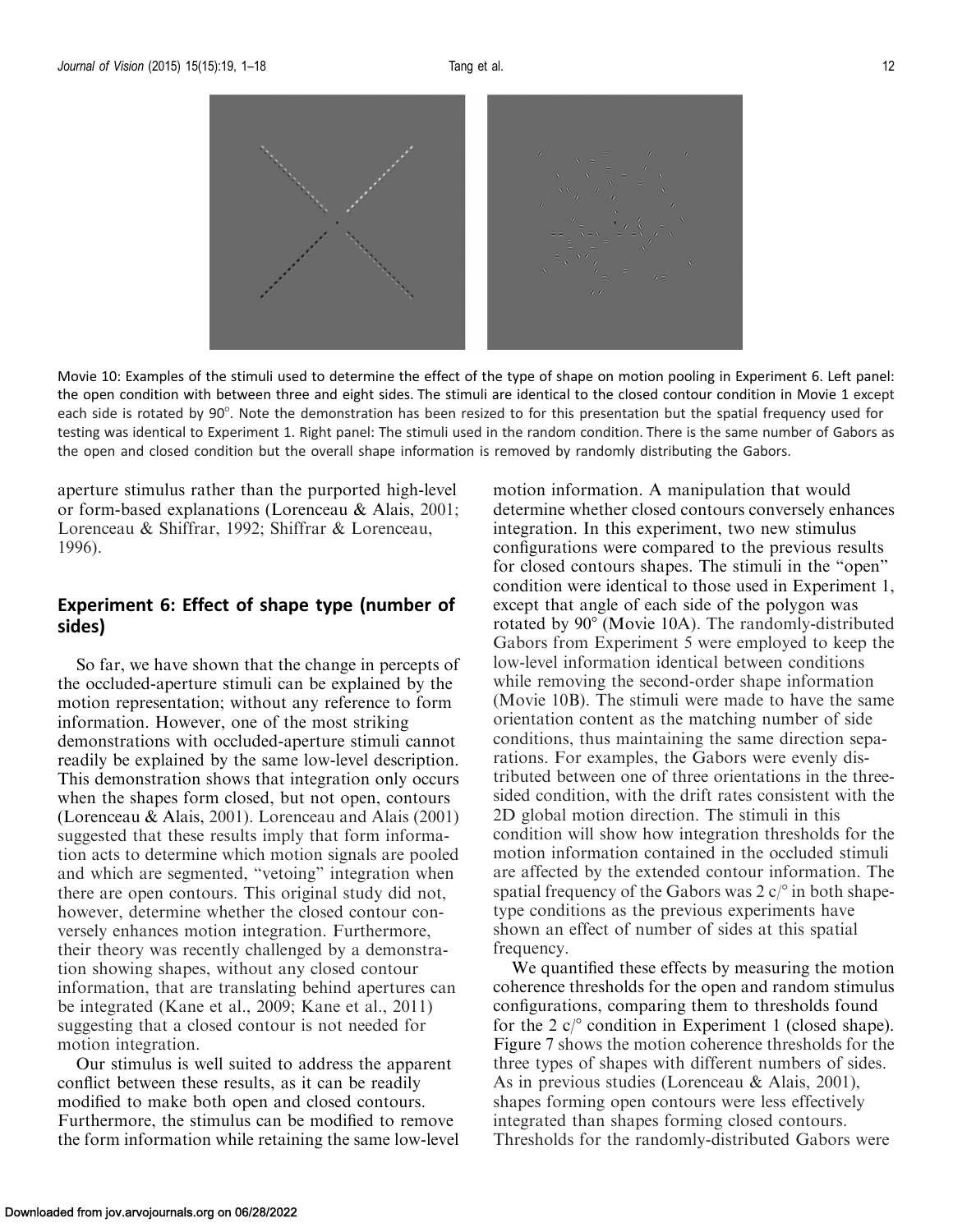<span id="page-12-0"></span>

Figure 7. Motion coherence thresholds (75%) measuring the effect of varying the number of sides for closed, open and random conditions in Experiment 5. All stimuli were presented at 2  $c$ <sup>o</sup>. The error bars represent  $\pm 1$  standard error.

relatively unchanged as number of sides increases except when there is four sides where, consistent with Experiment 5, motion transparency was perceived. All other number-of-side conditions for the randomlydistributed stimuli were globally integrated, leading to lower thresholds.

To confirm these observations, we compared thresholds using a 6 (number of sides)  $\times$  3 (shape type) repeated-measures ANOVA. Thresholds significantly changed with an increasing number of sides,  $F(5, 10) =$ 10.27,  $p = 0.001$ ,  $\eta_p^2 = 0.24$ , and were different between the shape types,  $F(2, 4) = 7.37$ ,  $p = 0.046$ ,  $\eta_p^2 = 0.27$ , and there was a significant interaction between number of sides and shape types,  $F(10, 20) = 5.33$ ,  $p = 0.0007$ ,  $\eta_p^2 =$ 

0.23. These results may suggest that the overall shape information plays an important role in determining which motion signals are integrated (Lorenceau & Alais, [2001\)](#page-16-0). Open shapes were rarely perceived to be globally integrated, even when there were a large number of sides. When the closed shapes integrated with more than four sides, thresholds were similar (or even slightly higher) than in the randomly-distributed condition, suggesting that the form information does not conversely increase sensitivity to global motion.

Overall, the results suggest that the global form information can only veto, not enhance, global motion pooling, as thresholds were similar for random and closed contour conditions. This result reconciles the apparent conflict between previous studies (Kane et al., [2009;](#page-16-0) Kane et al., [2011](#page-16-0); Lorenceau & Alais, [2001\)](#page-16-0). Integration occurred in the later studies (Kane et al., [2009;](#page-16-0) Kane et al., [2011](#page-16-0);) because the shapes did not form an explicit open contour (they were similar to our randomly-distributed condition), where integration is vetoed. The impact of closure on integration is similar in static shapes as observers can be less sensitive for shapes forming open, compared to closed, contours which was especially pronounced when the boundary was incomplete (Tversky, Geisler, & Perry, [2004](#page-17-0), but see Dickinson, McGinty, Webster, & Badcock, [2013,](#page-15-0) for radial frequency patterns).

## Experiment 7: Effect of shape type (orientation range)

Experiment 4 found that allowing the orientation range of the three-sided stimuli to vary over  $45^{\circ}$  causes



Movie 11: Examples of the stimuli used in Experiment 7. The range of orientation is increased in each presentation with the orientations of the Gabors varying over 180 $^{\circ}$  in the final presentation. Left panel: The stimuli for the open shape condition are the same as the three-sided condition (the stellated triangle) used in Experiment 5. Note the demonstration has been resized to for this presentation but the spatial frequency used for testing was identical to Experiment 1. Right panel: The stimuli from the randomlydistributed shape type condition. The stimuli are the same as the three-sided condition for the random shape in Experiment 5.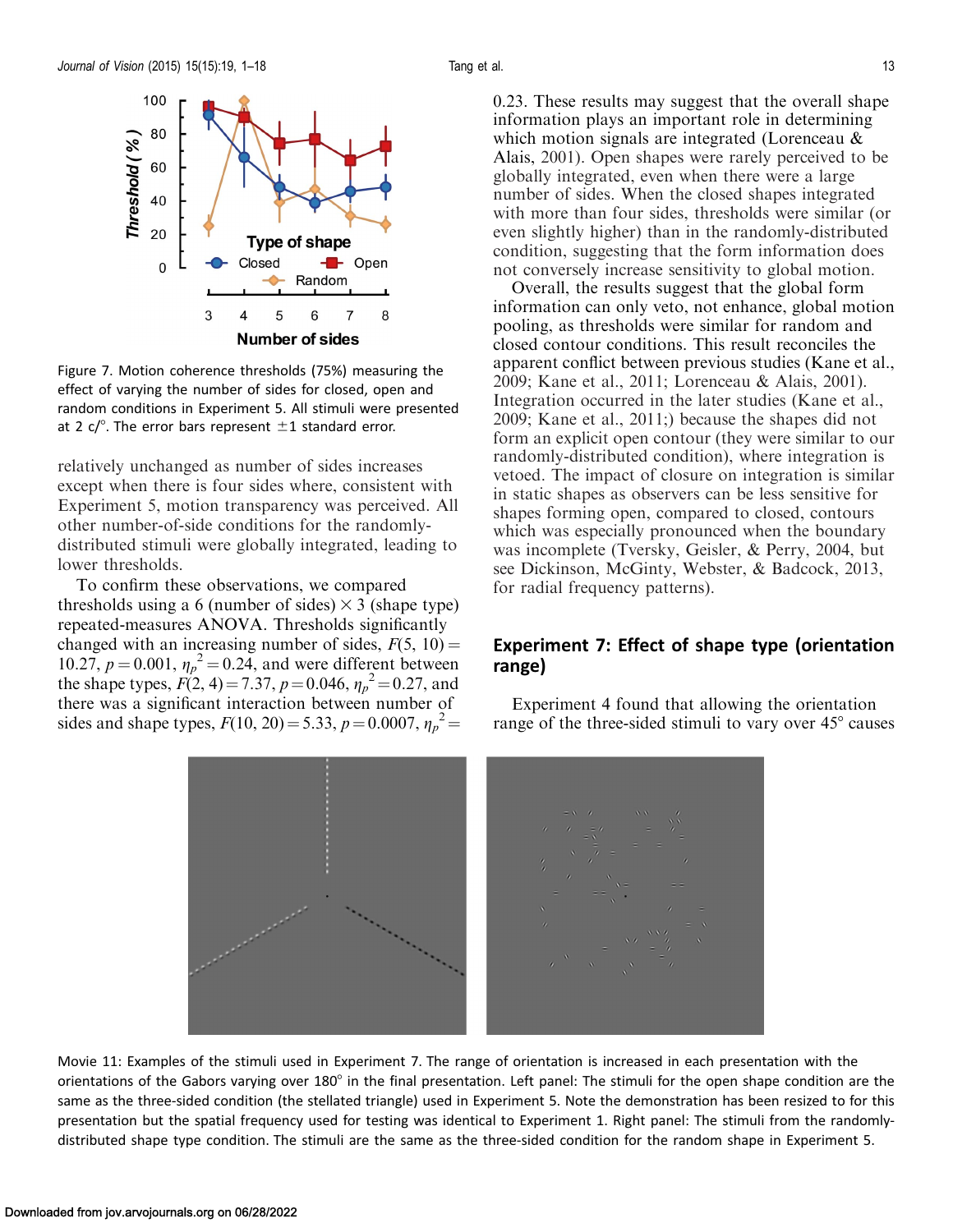

Figure 8. Motion coherence thresholds (75%) measuring the effect of varying the orientation range for closed, open and random conditions in Experiment 7. All stimuli were presented at 2  $c$ <sup>o</sup>. The error bars represent  $\pm 1$  standard error.

motion integration performance to greatly improve compared to when all Gabors were aligned parallel to the contour. In this experiment, we explored whether a very large orientation (1D motion direction) range would allow shapes forming open contours to be integrated. To do this, the orientation range (in the same manner as Experiment 4) of three-sided version of the open and randomly-distributed shape types was varied ([Movie 11](#page-12-0)). The movie shows that there is some sense of global motion when there is a large amount of orientation range for the open shape type. The randomly-distributed Gabors with three sides represented show motion integration regardless of the orientation range.

Motion coherence thresholds were measured when the orientation range was varied for the open and randomly-distributed Gabors. These were compared to the results for the closed shapes from Experiment 4 (Figure 8) and show that the orientation range required for the open shape to become strongly integrated is significantly higher than for the closed shape. Nevertheless, the shapes forming open contours are more effectively integrated when the orientation range is large, suggesting the overall importance of orientation range and direction separation for these stimuli. Thresholds for the randomly-distributed stimuli appear relatively unchanged regardless of the orientation range of the stimulus. A 6 (orientation range)  $\times$  3 (shape type) repeated-measures ANOVA confirmed this pattern of results. Thresholds significantly decreased when the orientation range increased,  $F(5, 10) = 15.42$ ,  $p = 0.0002$ ,  $\eta_p^2$  = 0.16. Thresholds were also significantly different between the three shape types,  $F(2, 4) = 34.32, p = 0.003$ ,  $\eta_p^2$  = 0.55, which significantly interacted with orientation range,  $F(10, 20) = 3.20, p = 0.01, \eta_p^2 = 0.12$ . These results suggest that any type of contour will become integrated when the orientation range is very large.

# **Conclusions**

The present work examined the role of shape information in the recovery of global motion integration using the extensively employed occluded-aperture stimulus, which has been argued to show how form information influences this process (Lorenceau & Alais, [2001;](#page-16-0) Lorenceau & Shiffrar, [1992](#page-16-0); McDermott & Adelson, [2004](#page-16-0); McDermott et al., [2001\)](#page-16-0). The study had two main aims: first, to investigate whether low-level motion information causes the percepts for the occluded-aperture stimulus to change rather than the purported high-level form-motion interaction. The second aim was to resolve a conflict in the literature about the importance of closed contour information in motion pooling. We found that the percepts for occluded-aperture stimuli result from an interplay between motion integration and segmentation, similarly to conventional motion stimuli. This interplay is mainly governed by low-level motion mechanisms that are sensitive to the directional separation, spatial frequency and contrast of the stimuli. The overall shape information only affects global motion sensitivity when the shape explicitly forms an open contour, where the ability to integrate is reduced compared to randomlydistributed and closed-contour stimuli.

The initial manipulations sought to determine whether the previous studies' consistent use of foursided stimuli (Lorenceau & Alais, [2001;](#page-16-0) Lorenceau & Lalanne, [2008;](#page-16-0) Maruya & Nishida, [2010;](#page-16-0) McDermott & Adelson, [2004](#page-16-0); McDermott et al., [2001](#page-16-0); Shiffrar & Lorenceau, [1996\)](#page-16-0) limited the generalizability of the conclusion. This configuration leads to motion directions separated by  $90^{\circ}$ , the midpoint of transparency and integration for conventional motion stimuli (Alais et al., [1998;](#page-15-0) Kim & Wilson, [1993\)](#page-16-0). When varying the directional separation by changing the number of sides, it was found that motion integration was poor when the stimulus had three or four sides but was greatly improved when it had more than four sides (Experiments 1, 2). A consistent effect of spatial frequency was also found, with integration performance increasing with spatial frequency regardless of the number of sides.

It was then found that motion integration occurs when there are more sides because of the number of orientations (co-incident with 1D directions) represented (Experiment 3, 4). Observers could readily discern the global direction when we modified a threesided stimulus to have two orientations represented in each side, showing that orientation information (coinciding with directional separation) limits motion integration. We then built upon this finding showing that the motion integration occurs when the orientations of the Gabors making up each side were allowed to vary by over 45°. Experiment 5 confirmed that the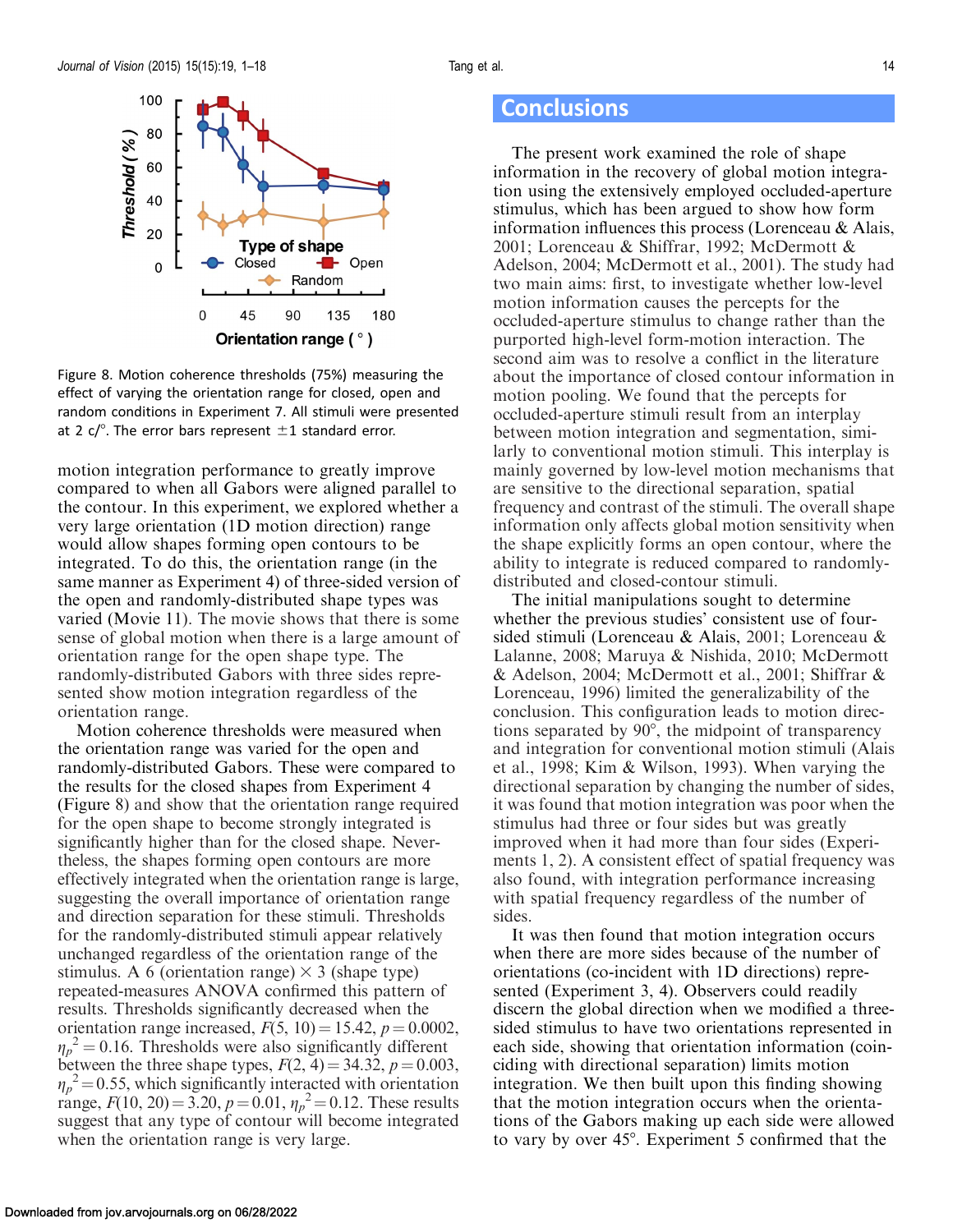<span id="page-14-0"></span>percept for the occluded-aperture stimulus generally occurs because the ability to support one or two motion directions. When we equated motion stimulus strength but removed form information, the same manipulations (low contrast, peripheral presentation and increased spatial frequency) reduced motion transparency (increasing integration) that increases integration for the occluded aperture stimulus. Our results can be explained in terms of the representation of low-level motion information and mechanism tuning. If there is little stimulus noise then each side of the shape can cause a unique motion direction to be represented in the population response (allowing for motion transparency), but the sides will produce overlapping responses when there is high stimulus noise, leading to integration.

The next line of enquiry examined a previously-used manipulation of the occluded-aperture stimulus that cannot be easily explained by a low-level motion explanation (Experiment 6, 7). Lorenceau and Alais ([2001\)](#page-16-0) found that shapes forming closed, but not open, contours integrated, but later studies (Kane et al., [2009](#page-16-0); Kane et al., [2011](#page-16-0)), using stimuli presented behind many apertures found that open shapes could be globally integrated. The similar thresholds between these conditions suggest that the presence of a closed contour does not conversely enhance motion integration sensitivity compared to when there is no contour. Under our proposed framework for integration/segmentation for the stimuli, the result suggests that presence of an open contour acts as a segmentation cue leading to transparency. This is, at least partially, consistent with findings that items that are perceptually grouped are more readily segmented into a single perceived motion direction (McOwan & Johnston, [1996](#page-16-0)).

Throughout the article, we have examined whether segmentation can be considered an aspect of motion transparency where observers can report two (or in some cases, three) simultaneous motion directions (Greenwood & Edwards, [2006, 2009](#page-15-0)). Reducing the contrast, increasing the spatial frequency, peripheral presentation (Lorenceau & Alais, [2001](#page-16-0); Lorenceau & Shiffrar, [1992;](#page-16-0) Shiffrar & Lorenceau, [1996](#page-16-0)), higher spatial frequency and reducing the directional separation increase integration for the occluded-aperture stimulus and conventional motion stimulus without any extended form information. We suggest that these results indicate that transparency only occurs when each motion direction produces a distinct population response and is, thus, limited by stimulus and mechanism representation (Braddick, Wishart, & Curran, [2002](#page-15-0); Greenwood & Edwards, [2006](#page-15-0); Qian & Andersen, [1994;](#page-16-0) Takeuchi, [1998](#page-16-0)). Note, however, there is some evidence that integration may differ depending on the motion type (e.g., translation and rotation), which could also affect transparency (Lee & Lu, [2010](#page-16-0)).

However, it is possible these results could be considered within a proposed Bayesian framework of motion integration (Weiss, Simoncelli, & Adelson, [2002\)](#page-17-0). This study showed that motion integration changes (from IOC to VA) depending on stimulus contrast, which modulated stimulus certainty. Our stimulus manipulations (e.g., spatial frequency, directions) could similarly be considered to affect certainty. For example, there is less certainty about the individual directions represented when the separation between directions decreases, due to the greater overlap in the population response. Conversely, transparency is perceived when there is high certainty of the individual directions because of the large direction separations resulting in differentiable population responses.

Overall, we have provided strong evidence that the occluded-aperture stimulus is more closely related to standard global motion displays (i.e., plaids, global Gabor) than previously thought. Our results suggest that the percept mainly changes from motion segmentation to integration depending on the representation of each motion representation. If multiple motion directions can be extracted then shape is perceived to segment into independently translating sides, but if multiple directions cannot be extracted then signals are integrated resulting in perception of veridical global motion direction.

Keywords: form-motion interaction, motion integration, transparency, global pooling

# Acknowledgments

This work was supported by an Australian Research Council grants DP130102580 to DRB, DP110104553 to DRB and ME, and DP120102313 to TAWV. The University of Western Australia also provided a scholarship to MFT.

Commercial relationships: none. Corresponding author: Matthew F. Tang. Email: matthew.tang@graduate.uwa.edu.au. Address: Queensland Brain Institute, The University of Queensland, St. Lucia, Australia.

# **References**

Adelson, E. H., & Bergen, J. R. (1985). Spatiotemporal energy models for the perception of motion. Journal of the Optical Society of America A, 2(2), 284–299, doi:10.1364/JOSAA.2.000284.

Adelson, E. H., & Movshon, J. A. (1982). Phenomenal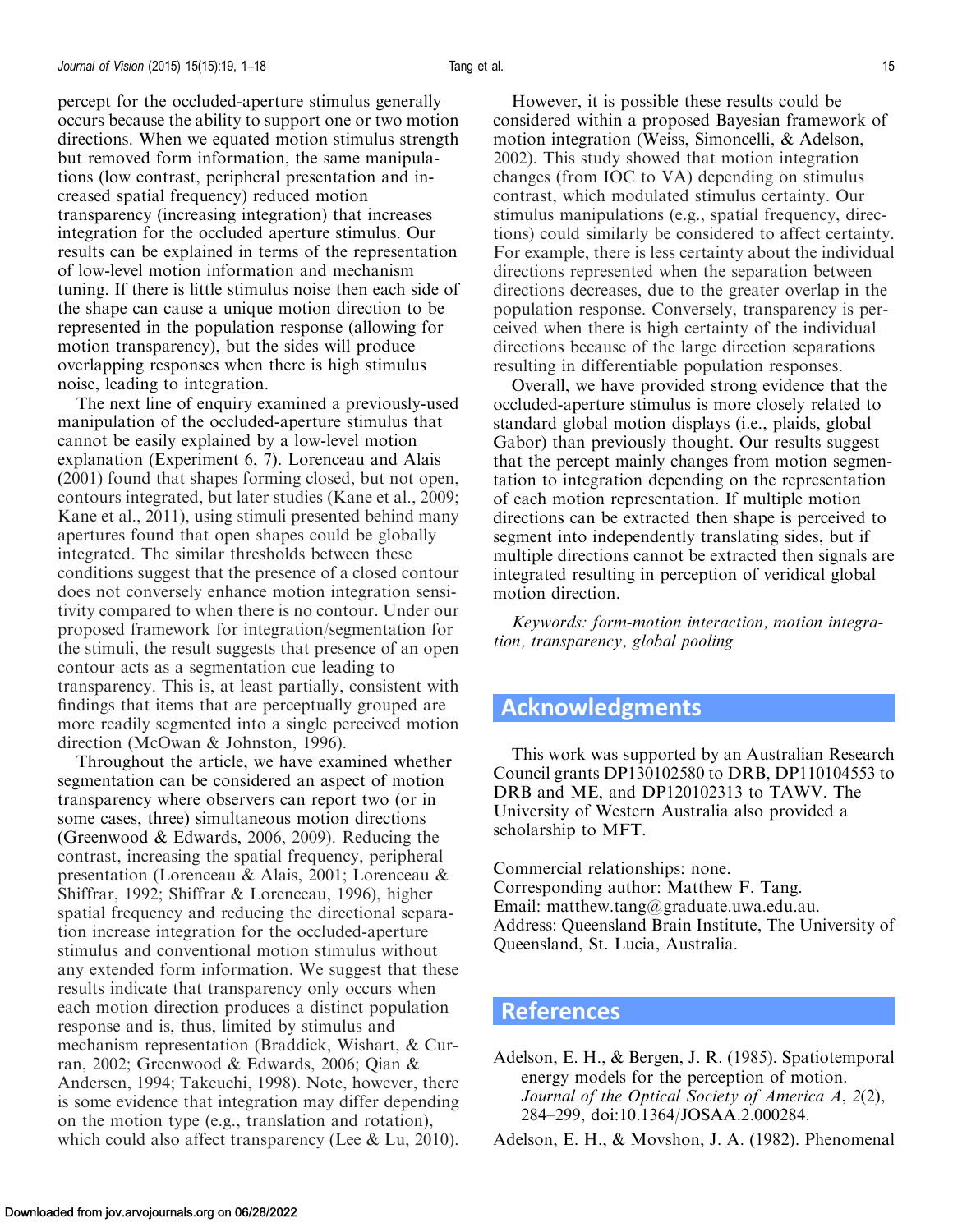<span id="page-15-0"></span>coherence of moving visual patterns. Nature, 300(5892), 523–525, doi:10.1038/300523a0.

- Alais, D., van der Smagt, M. J., Van den Berg, A., & Van de Grind, W. (1998). Local and global factors affecting the coherent motion of gratings presented in multiple apertures. Vision Research, 38(11), 1581–1591, doi:10.1016/S0042-6989(97)00331-3.
- Amano, K., Edwards, M., Badcock, D. R., & Nishida, S. (2009a). Adaptive pooling of visual motion signals by the human visual system revealed with a novel multi-element stimulus. Journal of Vision, 9(3):4, 1–25, doi:10.1167/9.3.4. [\[PubMed\]](http://www.ncbi.nlm.nih.gov/pubmed/19757943) [\[Article\]](http://jov.arvojournals.org/article.aspx?articleid=2193524)
- Amano, K., Edwards, M., Badcock, D. R., & Nishida, S. (2009b). Spatial-frequency tuning in the pooling of one-and two-dimensional motion signals. Vision Research, 49(23), 2862–2869, doi:10.1016/j.visres. 2009.08.026.
- Anderson, S. J., & Burr, D. C. (1985). Spatial and temporal selectivity of the human motion detection system. Vision Research, 25(8), 1147–1154, doi:10. 1016/0042-6989(85)90104-X.
- Apthorp, D., Schwarzkopf, D. S., Kaul, C., Bahrami, B., Alais, D., & Rees, G. (2013). Direct evidence for encoding of motion streaks in human visual cortex. Proceedings of the Royal Society B: Biological Sciences, 280(1752), 1–9, doi:10.1098/rspb.2012. 2339.
- Badcock, D. R., & Dickinson, J. E. (2009). Secondorder orientation cues to the axis of motion. Vision Research, 49(3), 407–415, doi:10.1016/j.visres.2008. 11.009.
- Badcock, D. R., McKendrick, A. M., & Ma-Wyatt, A. (2003). Pattern cues disambiguate perceived direction in simple moving stimuli. Vision Research, 43(22), 2291–2301, doi:10.1016/ S0042-6989(03)00403-6.
- Braddick, O. J., O'Brien, J. M., Wattam-Bell, J., Atkinson, J., & Turner, R. (2000). Form and motion coherence activate independent, but not dorsal/ventral segregated, networks in the human brain. Current Biology, 10(12), 731–734, doi:10. 1016/S0960-9822(00)00540-6.
- Braddick, O. J., Wishart, K. A., & Curran, W. (2002). Directional performance in motion transparency. Vision Research, 42(10), 1237–1248, doi:10.1016/ S0042-6989(02)00018-4.
- Brainard, D. H. (1997). The psychophysics 'toolbox. Spatial Vision, 10(4), 433–436, doi:10.1163/ 156856897X00357.
- Burr, D. C., & Ross, J. (2002). Direct evidence that 'speedlines' influence motion mechanisms. Journal of Neuroscience, 22(19), 8661–8664.
- Caclin, A., Paradis, A.-L., Lamirel, C., Thirion, B., Artiges, E., Poline, J.-B., & Lorenceau, J. (2012). Perceptual alternations between unbound moving contours and bound shape motion engage a ventral/dorsal interplay. Journal of Vision, 12(7):11, 1–24, doi:10.1167/12.7.11. [[PubMed](http://www.ncbi.nlm.nih.gov/pubmed/22829657)] [[Article](http://jov.arvojournals.org/article.aspx?articleid=2192091)]
- Cassanello, C. R., Edwards, M., Badcock, D. R., & Nishida, S. (2011). No interaction of first- and second-order signals in the extraction of globalmotion and optic-flow. Vision Research, 51(3), 352– 361, doi:10.1016/j.visres.2010.11.012.
- De Valois, R. L., Albrecht, D. G., & Thorell, L. G. (1982). Spatial frequency selectivity of cells in macaque visual cortex. Vision Research, 22(5), 545– 559, doi:10.1016/0042-6989(82)90113-4.
- De Valois, R. L., & De Valois, K. K. (1991). Vernier acuity with stationary moving Gabors. Vision Research, 31(9), 1619–1626.
- Dickinson, J. E., & Badcock, D. R. (2009). Position encoding of the centres of global structure: Separate form and motion processes. Vision Research, 49(6), 648–656, doi:10.1016/j.visres.2009.01. 009.
- Dickinson, J. E., Broderick, C., & Badcock, D. R. (2009). Selective attention contributes to global processing in vision. Journal of Vision, 9(2):6, 1–8, doi:10.1167/9.2.6. [\[PubMed\]](http://www.ncbi.nlm.nih.gov/pubmed/19271916) [\[Article](http://jov.arvojournals.org/article.aspx?articleid=2193468)]
- Dickinson, J. E., McGinty, J., Webster, K. E., & Badcock, D. R. (2012). Further evidence that local cues to shape in RF patterns are integrated globally. Journal of Vision,  $12(12):16$ ,  $1-17$ , doi:10. 1167/12.12.16. [[PubMed](http://www.ncbi.nlm.nih.gov/pubmed/23197768)] [[Article\]](http://jov.arvojournals.org/article.aspx?articleid=2192025)
- Edwards, M., Cassanello, C. R., Badcock, D. R., & Nishida, S. (2013). Effect of form cues on 1D and 2D motion pooling. Vision Research, 76, 94–104, doi:10.1016/j.visres.2012.10.015.
- Edwards, M., & Crane, M. F. (2007). Motion streaks improve motion detection. Vision Research, 47(6), 828–833, doi:10.1016/j.visres.2006.12.005.
- Geisler, W. S. (1999). Motion streaks provide a spatial code for motion direction. Nature, 400(6739), 65– 69, doi:10.1038/21886.
- Greenwood, J. A., & Edwards, M. (2006). An extension of the transparent-motion detection limit using speed-tuned global-motion systems. Vision Research, 46(8-9), 1440–1449, doi:10.1016/j.visres. 2005.07.020.
- Greenwood, J. A., & Edwards, M. (2009). The detection of multiple global directions: Capacity limits with spatially segregated and transparentmotion signals. *Journal of Vision*, 9(1):40, 1–15, doi: 10.1167/9.1.40. [[PubMed](http://www.ncbi.nlm.nih.gov/pubmed/19271910)] [[Article](http://jov.arvojournals.org/article.aspx?articleid=2122684)].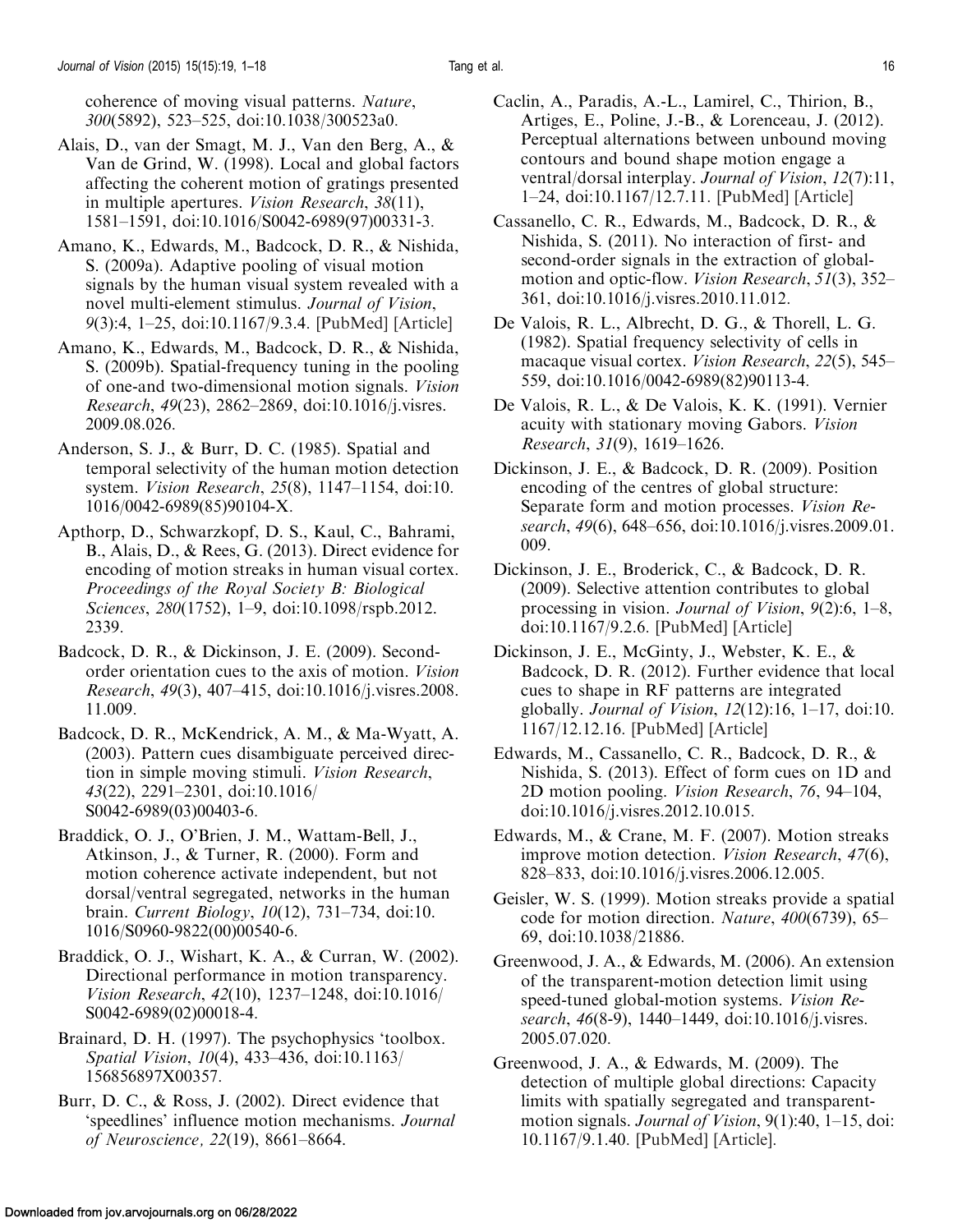- <span id="page-16-0"></span>Heeger, D. J., Simoncelli, E. P., & Movshon, J. A. (1996). Computational models of cortical visual processing. Proceedings of the National Academy of Sciences, USA, 93(2), 623–627.
- Johansson, G. (1973). Visual perception of biological motion and a model for its analysis. Perception & Psychophysics, 14(2), 201–211, doi:10.3758/ BF03212378.
- Johansson, G. (1976). Spatio-temporal differentiation and integration in visual motion perception. Psychological Research, 38(4), 379–393, doi:10. 1007/BF00309043.
- Kane, D., Bex, P., & Dakin, S. (2011). Quantifying 'the aperture problem' for judgments of motion direction in natural scenes. Journal of Vision, 11(3):25, 1–20, doi:10.1167/11.3.25. [[PubMed](http://www.ncbi.nlm.nih.gov/pubmed/21454854)] [[Article\]](http://jov.arvojournals.org/article.aspx?articleid=2191808)
- Kane, D., Bex, P. J., & Dakin, S. C. (2009). The aperture problem in contoured stimuli. Journal of Vision, 9(10):13, 1–17, doi:10.1167/9.10.13. [[PubMed](http://www.ncbi.nlm.nih.gov/pubmed/19810794)] [[Article\]](http://jov.arvojournals.org/article.aspx?articleid=2122096)
- Kim, J., & Wilson, H. R. (1993). Dependence of plaid motion coherence on component grating directions. Vision Research, 33(17), 2479–2489, doi:10.1016/ 0042-6989(93)90128-J.
- Kim, J., & Wilson, H. R. (1996). Direction repulsion between components in motion transparency. Vision Research, 36(8), 1177–1187.
- Lee, A. L., & Lu, H. (2010). A comparison of global motion perception using a multiple-aperture stimulus. *Journal of Vision*,  $10(4)$ :9, 1–16, doi:10.1167/ 10.4.9. [\[PubMed\]](http://www.ncbi.nlm.nih.gov/pubmed/20465329) [\[Article](http://jov.arvojournals.org/article.aspx?articleid=2121387)]
- Livingstone, M. S., & Hubel, D. H. (1987). Psychophysical evidence for separate channels for the perception of form, color, movement, and depth. Journal of Neuroscience, 7(11), 3416–3468.
- Lorenceau, J., & Alais, D. (2001). Form constraints in motion binding. Nature Neuroscience, 4(7), 745– 751, doi:10.1038/89543.
- Lorenceau, J., & Lalanne, C. (2008). Superposition catastrophe and form-motion binding. Journal of Vision, 8(8):13, 1–14, doi:10.1167/8.8.13. [[PubMed](http://www.ncbi.nlm.nih.gov/pubmed/18831636)] [[Article\]](http://jov.arvojournals.org/article.aspx?articleid=2193272)
- Lorenceau, J., & Shiffrar, M. (1992). The influence of terminators on motion integration across space. Vision Research, 32(2), 263–273, doi:10.1016/ 0042-6989(92)90137-8.
- Maruya, K., & Nishida, S. (2010). Spatial pooling of one-dimensional second-order motion signals. Journal of Vision, 10(13):24, 1–18, doi:10.1167/10. 13.24. [\[PubMed\]](http://www.ncbi.nlm.nih.gov/pubmed/21149309) [\[Article](http://jov.arvojournals.org/article.aspx?articleid=2191778)]
- McDermott, J., & Adelson, E. H. (2004). Motion perception and mid-level vision. In M. S. Gazza-

niga (Ed.), The cognitive neurosciences III (pp. 369– 383). Cambridge, MA: MIT Press.

- McDermott, J., Weiss, Y., & Adelson, E. (2001). Beyond junctions: Nonlocal form constraints on motion interpretation. *Perception*, 30(8), 905–923.
- McOwan, P. W., & Johnston, A. (1996). Motion transparency arises from perceptual grouping: Evidence from luminance and contrast modulation motion displays. Current Biology, 6(10), 1343–1346.
- Mishkin, M., Ungerleider, L. G., & Macko, K. A. (1983). Object vision and spatial vision: Two cortical pathways. Trends in Neurosciences, 6, 414– 417, doi:10.1016/0166-2236(83)90190-X.
- Nishida, S. (2011). Advancement of motion psychophysics: Review 2001-2010. Journal of Vision, 11(5): 11, 1–53, doi:10.1167/11.5.11.
- Pelli, D. G. (1997). The VideoToolbox software for visual psychophysics: Transforming numbers into movies. Spatial Vision, 10(4), 437–442, doi:10.1163/ 156856897x00366.
- Qian, N., & Andersen, R. A. (1994). Transparent motion perception as detection of unbalanced motion signals. II. Physiology. Journal of Neuroscience, 14(12), 7367–7380.
- Ross, J., Badcock, D. R., & Hayes, A. (2000). Coherent global motion in the absence of coherent velocity signals. Current Biology, 10(11), 679–682, doi:10. 1016/S0960-9822(00)00524-8.
- Shiffrar, M., & Lorenceau, J. (1996). Increased motion linking across edges with decreased luminance contrast, edge width and duration. Vision Research, 36(14), 2061–2067, doi:10.1016/ 0042-6989(95)00283-9.
- Takeuchi, T. (1998). Effect of contrast on the perception of moving multiple Gabor patterns. Vision Research, 38(20), 3069–3082.
- Tang, M. F., Dickinson, J. E., Visser, T. A. W., & Badcock, D. R. (2015). The broad orientation dependence of the motion streak aftereffect reveals interactions between form and motion neurons. Journal of Vision, 15(13):4, 1–18, doi:10.1167/15.13. 4. [[PubMed](http://www.ncbi.nlm.nih.gov/pubmed/26381835)] [[Article\]](http://jov.arvojournals.org/article.aspx?articleid=2436914)
- Tang, M. F., Dickinson, J. E., Visser, T. A. W., Edwards, M., & Badcock, D. R. (2013). The shape of motion perception: Global pooling of transformational apparent motion. Journal of Vision, 13(13):20, 1–20, doi:10.1167/13.13.20. [[PubMed](http://www.ncbi.nlm.nih.gov/pubmed/24259672)] [[Article\]](http://jov.arvojournals.org/article.aspx?articleid=2193839)
- Tse, P. U. (2006). Neural correlates of transformational apparent motion. NeuroImage, 31(2), 766–773, doi: 10.1016/j.neuroimage.2005.12.029.